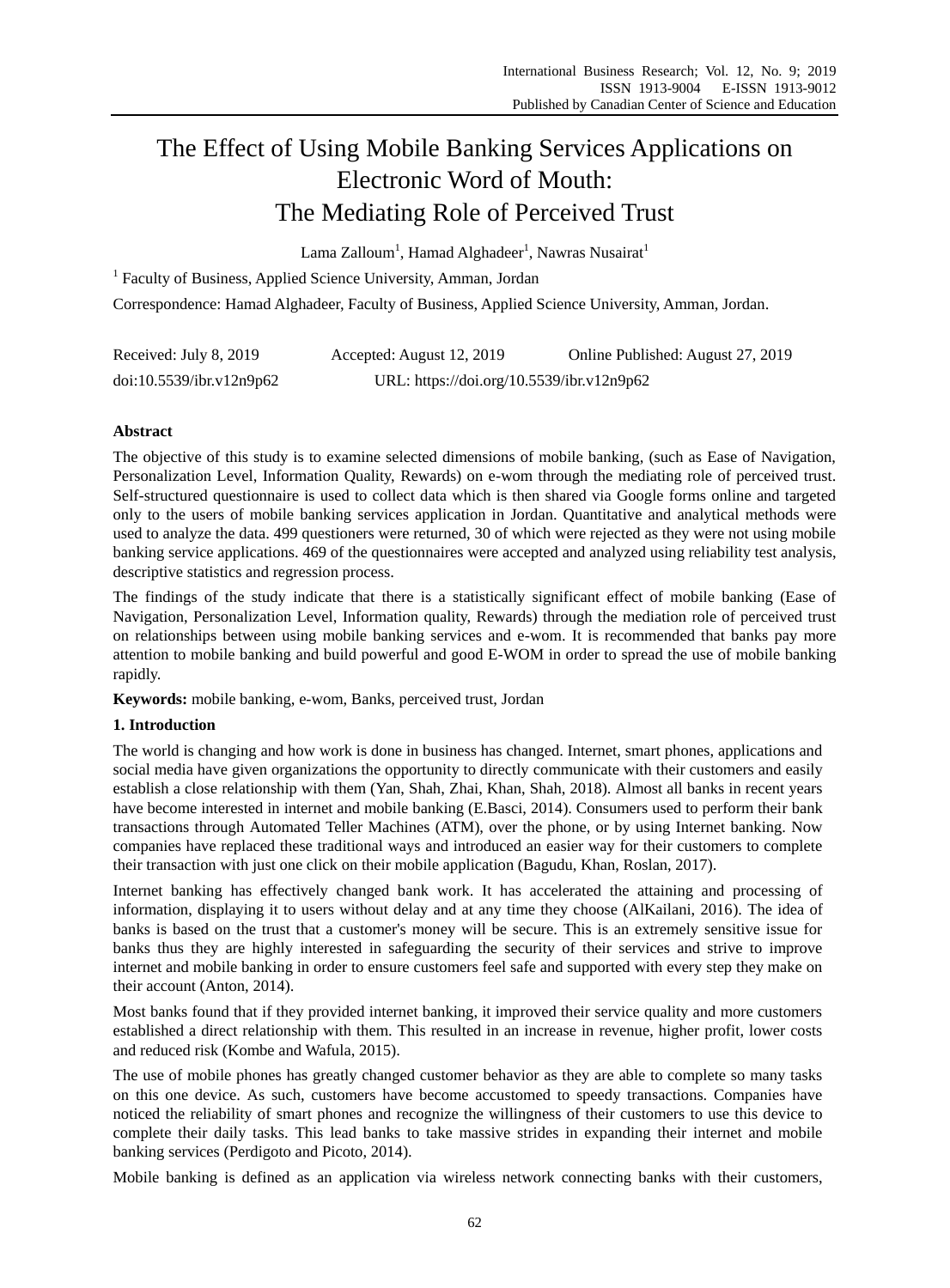providing them with financial services like billing payment or non-financial services like account balance request through smart phone or tablet (Shaikh and Karjaluoto, 2016). In recent years the use of mobile banking applications has increased in Jordan. Banks encourage their customer to use mobile banking as this allows them to reach more customers and gain their satisfaction and loyalty. The use of mobile banking application also minimizes labor costs (Alalwan, Dwivedi, Rana, Lal, Williams, 2015).

Customers have become familiar with e-wom on social media, posting comments, reviews and sharing personal experiences with more potential customers, assisting them in making decisions about products they may be interested in. (Saleem and Ellahi, 2017). Nowadays, when consumers need a product or service, they turn to their smart phones and search for information on websites, applications and social media in order to find the product or service that best fits their needs (Erkan and Evans, 2016).

E-wom is sharing your opinion, feelings and attitudes with groups of people on any subject matter through Internet (Ishida, Slevitch and Siamionava 2016). There is no longer any need to use traditional media or traditional word of mouth (WOM) as mobiles and social networks have created a new WOM. Online communities where people share the same interests, company pages that consumers can directly communicate with, and the ability to ask for advice to choose products or companies that meet a consumers needs are examples of this (Wattegama and Qing, 2014).

Companies have become aware of the importance of e-wom and increased their use of it for advertising as it is cheaper than traditional methods of advertisement and enables them to reach anyone, anywhere (Nair, Pinto, Chandran, Satheesh, 2017). Research shows that e-wom is considered important for organizations in marketing their products and services (Majali and Bohari, 2016).

The importance of this study lies in how people live in this fast changing world and adapt to the new, rapidly evolving, technology.

- This research may be useful for banks that have not yet activated mobile banking services to encourage them to embrace this technology and make plans for conducting mobile banking applications.
- Banks will be more interested to utilize apps in the future as everyone owns smart phones and prefer to make their transactions via applications. Long working hours and a desire to avoid long waiting period in banks, especially on days before holidays, drives customers to adopt mobile banking as a convenient alternative.
- The study will investigate how mobile banking applications affect e-wom and help companies retain their customers as well as increase their loyalty. Subsequently it will investigate the resulting good reputation and increase positive e-wom given by customers who want to be more involved in dealings with the bank.

# **2. Problem Statement**

The banking sector has always been interested in using effective and new technology to provide the best services to their customers. After acceptance of internet banking, mobile banking has been utilized to complete numerous operations that customers need (Asfour and Haddad, 2014). The more that banks improve their services, the more people will talk about them on social media via e-wom. Discussions, media, and experiences are shared on online communities or pages on various social network sites where potential customers are able to see what others like (Phua, Jin, Kim, 2016). Mobile Characteristics have helped to expand the use of applications due to enhancement in transaction speed, decreasing costs and better service (Adewoye 2013)

This study investigates how customers use mobile banking applications and explores other factors such as ease of navigation, personalization, information quality, rewards (independent variables), and electronic word of mouth (dependent variables). It will study how these factors impact a customer's view of a company and how these services encourage customers to maintain a long relationship with banks, leaving them satisfied and wanting to talk about their experience with other potential customers. This study investigates how users accept mobile banking applications for performing transactions and how mobile banking applications effect e-wom when customers tell other people about the different kinds of services offered by the bank.

This study will attempt to answer the following questions:

1. Is there an effect of using mobile banking services on e-wom?

The following sub-questions will be considered: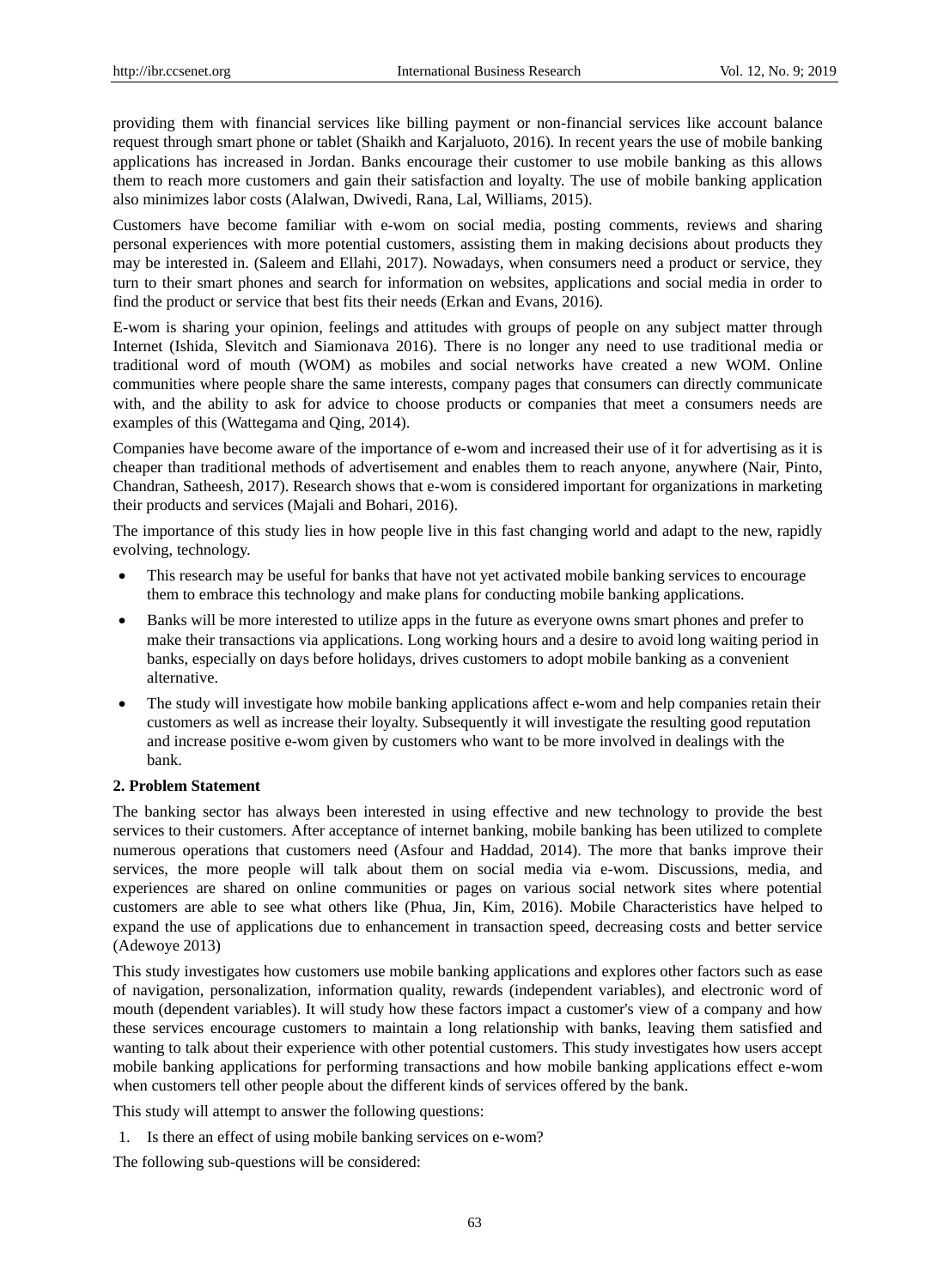- a) Is there an effect of ease of navigation on e-wom?
- b) Is there an effect of personalization on e-wom?
- c) Is there an effect of information quality on e-wom?
- d) Is there an effect of rewards on e-wom?

#### **3. Research Objectives**

Purpose of this study is to reach the following objectives:

- 1. Test the effect of using mobile banking e-wom to:
- a) Find the effect of ease of navigation in mobile banking applications on electronic word of mouth.
- b) Test effect of personalization level in mobile banking application on e-wom.
- c) Find out the effect of information quality in mobile banking applications on e-wom.
- d) Test the effect of rewards in mobile banking applications on e-wom.
- 2. Test the effect of the mediating variable trust on the relationship between using mobile banking services on e-wom.

#### **4. Operational Definition**

Ease of Navigation: In brief, includes both good formatting of the content layout as well as ease of use. And this variable can be measured by website accessibility, fast download, and language options (Hamid and McGrath's, 2005).

Personalization level: Adaptation of a service to fit the individual demands of a customer (Ball, Coelho, Vilares, 2006). The definitions found in a number of studies concur that personalization is the offer by a business to provide services that are adapted to the customer's needs. This variable can be measured by determining customer wants, attracting customers to services (Ball et al., 2006).

Information quality: is attaining information in a timely, clear, and easy manner and to keep the information correct (Jun and Cai, 2001).

Rewards: Are what you get for using a service or a prize you win for completing an action (Colin Pitts, 1995, p. 11.).This variable can be measured by reward quality and motivated rewards (Kirk & Miller, 1986).

Perceived Trust: According to Mayer, Davis, and Schoorman (1995) as well as Rousseau, Sitkin, Burt, and Camerer (1998) is defined as a customer's ability to easily make bank transactions online and knowing that the customers need to believe in bank security will be met. This variable is measured by a customer's trust that the bank site will keep their information confidential (Ringle, Henseler, Sarstedt, 2014) (Kassim, 2017).

E-wom: is the use of internet to share experiences with other people through communities who are interested in a particular subject (Litvin, Goldsmith, Pan, 2008). Zikmund, Babin and Carr, (2010) state that this variable is measured by review recommendation, positive reviews and trusted e-wom.

## **5. Literature Review**

## **Theoretical Background**

This section will discuss the theoretical framework and investigate previous studies. It will highlight the definitions of information and communication technology (ICT), social media, electronic banking, mobile banking, e-wom and display related research studies. The main focus will be on the effect of using mobile banking applications on e-wom by the mediating role of perceived trust.

Information and communication technology (ICT) has become an important asset of managerial life in recent years. These kinds of technologies are being used in communication, decision support/production and office work (Al-Azzawi and Altmimi, 2015). Banks usually provide money into ICT applications for automating front and back offices. Despite the challenges of ICT, it remains an important matter in the banking sector with a rising need for the mutual benefit of banks and customers (Muhammad, Gatawa and Kebbi, 2014). According to Grigorian, Manole, (2002) Okereke and Nzotta, (2009) Thiel (2001) globalization has showed strong competition around the world within the banking sector. The world is now viewed as a global village which has lead to markets and economies being viewed in the same light.

According to Alawneh and Hattab (2009) research study where data was collected from 140 employees in seven major banks, using multiple liner regression, to estimate value of e-business at the bank scale in Jordan, e-banking had a positive effect on bank performance. According to Awamleh, Evans, Mahae, (2003) in the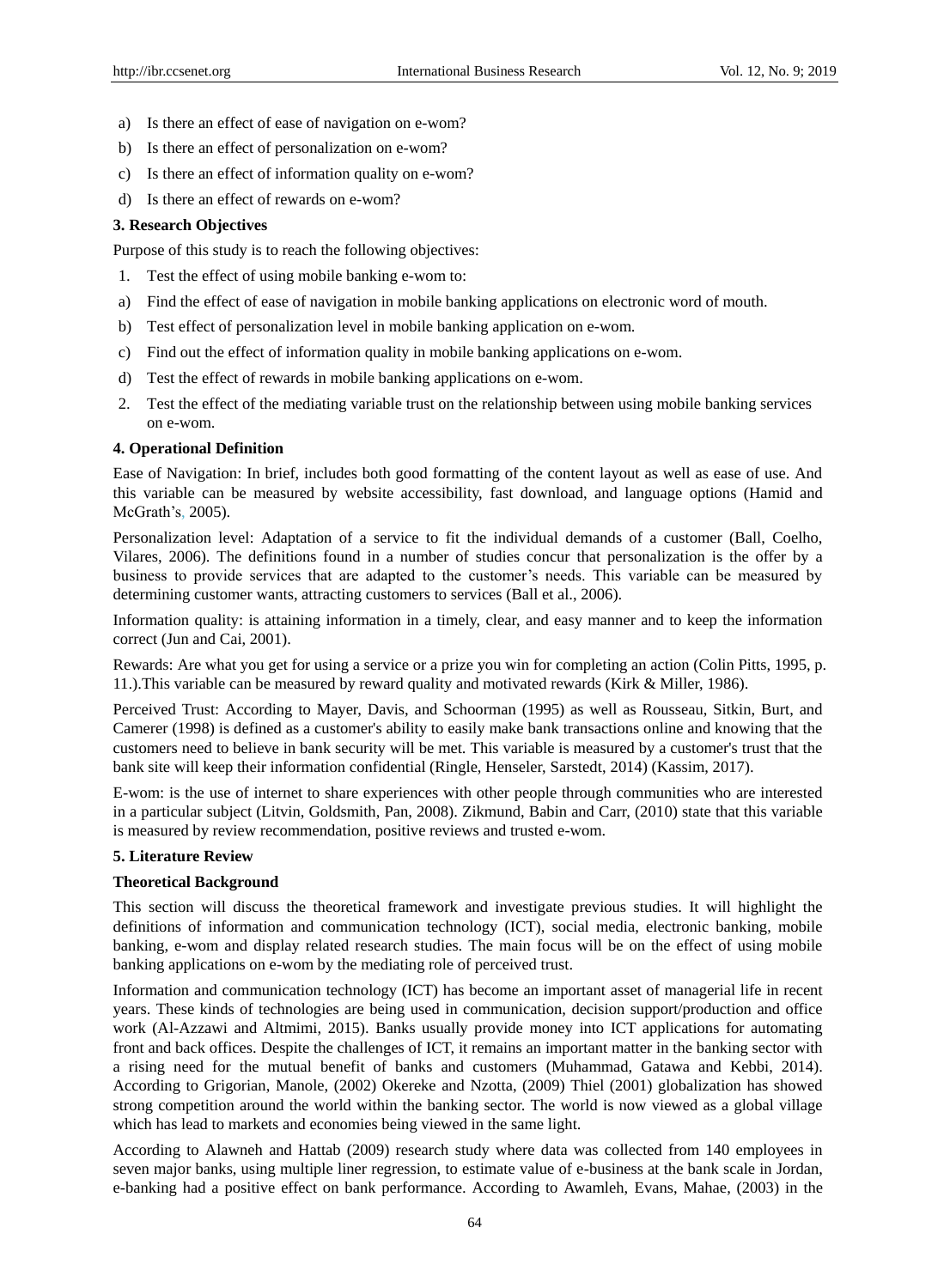early days, only two banks conducted e-banking in Jordan, providing very few services online. Their websites were used to display the organization information, promotional information, branch locations, manager information, contact details and special news (Migdadi, 2008).

According to the researchers knowledge, there are not many studies on mobile banking service application variables (navigation, information quality, personalization level, rewards), particularly in Jordan. This study will investigate the effect of these variables on e-wom.

## **Electronic banking**

Electronic banking (e-banking) is doing a bank transition such as you would perform in person within a branch, via the internet (Tavallaei, Shokouhyar, Pour, 2015). In order to make internet banking successful, the aim was to ensure efficacy and value of transactions. With the internet becoming a technology that everybody uses, big banks have created an internet banking system that is ready for companies to use and begin building a customer database (Salamah, 2017). E-banking has many advantages such as lower costs and ease of use via mobile and other electronic devices (Bello, 2010). To enhance customer loyalty, banks had to investigate new ways to retain their customer base and attract new customers (Al-Hawary, Hussien, 2017).

Alternative products have been created for customers due to increased competition in banking sector. Banks used different electronic channels to transfer their products and services for customer convenience and decreased cost. E-banking makes it easier for customers to get banking services at any time and place. E-banking is classified into three channels; Automatic teller machine (ATM), Internet banking (IB) and teller banking (George, Kumar, 2013). The banking sector in Jordan has been developed and treated as an essential aspect of the advanced economy, delivering electronic banking services to the customer, utilizing fast communication and cultivated information network security and comprehensiveness (Al-Hawary, et. al, 2017). Advantages of using e-banking include cost reduction, time saving, expansive customer reach, higher bank prestige through efficiency and services that meet customer gratification (Al-Fahim, 2013). According to Kujur, Shah (2015) e-banking introduced quicker, simpler and dependable services for customers, despite their uncertainty in security and inexperience in using e-banking application services.

#### **Mobile banking**

Banks have given attention to financial applications as a means of gaining a competitive advantage, creating effective customer relationship management (CRM) and facilitating decisions making in a timely, convenient way (Shaikh and Karjaluoto, 2013). When mobile banking was launched, customer usage rates were low, prompting managerial changes aimed at encouraging customers to switch to this technology. Efforts to enhance transactions along with the development of mobile devices as well as international economical strain were factors that lead to a speedy adoption of this technology (Asfour and Haddad, 2014).

According to Mwange (2011) mobile banking can enhance bank performance which raises market share and customer satisfaction. Mobile banking allows banks to extend products and services, personalize products and quickly respond to customer queries leading to improved customer retention as well as increase profit and decreased operational costs. According to Adewoye (2013) when banks provide new services through mobile banking, they are able to attract new customers as well as retain existing customers. The ability to promptly deal with customers helps to resolve and reduce complaints overall.

Four factors play a vital role when it comes to mobile banking; ease of navigation, personalization level, information quality and rewards. In 1992, Finland launched the first mobile banking application service, empowering customers by allowing them to do their financial activities on their mobile devices. Banks that intend to use m-banking services through mobile devices are required to follow the wireless service instructions (Al-Tarawneh, 2016).

Customers are increasingly able to rely on their bank association with services such as text alerts that notify a customer when they make a deposit, withdrawal or use credit cards and ATM cards. More advanced mobile banking services allow users to log into their accounts from mobile devices to make payments, check their account balance, transfer money between accounts, alert the bank of robbed credit cards, turn off payments on checks, change their security pin, display monthly statement and more (Jose, Kumar, Varghese, 2017).

Customers now expect to easily get service on demand through their mobile devices (Maroofi, Kahrarian, Dehghani, 2013). Studies show that 30% of customers in United Kingdom use mobile banking (Agwu and Carter, 2014). Mobile banking is distinguished by its easy accessibility and user friendly interface, allowing customers to execute a variety of actions such as scanning invoices through their mobile camera or connecting to the stock market. Geo-location also helps to improve offers recommendation (Bondeson, Lindbom, 2018).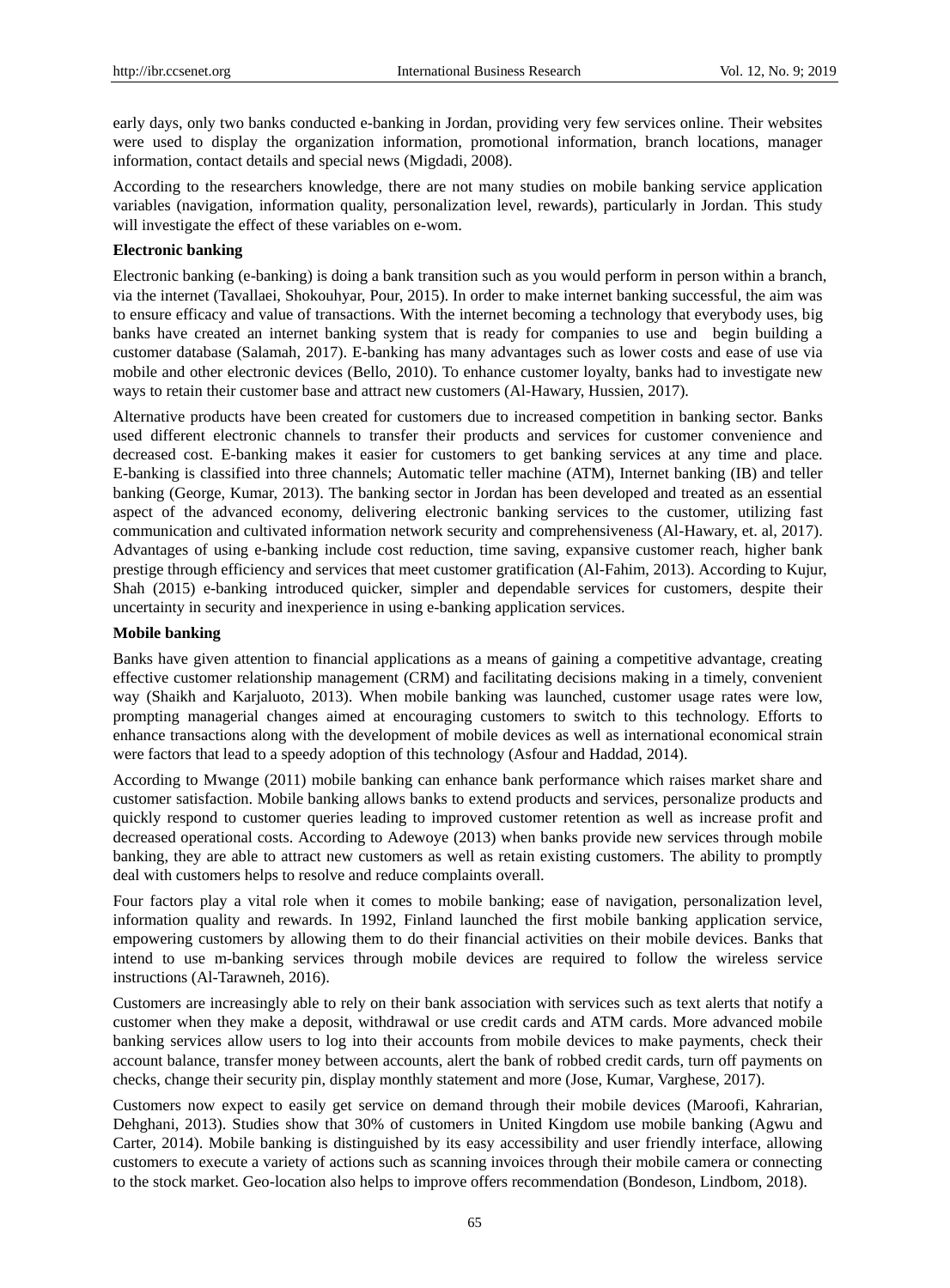According to Nicoletti (2014) it's a good opportunity for mobile banking to help customers perform their transactions in-front office application as they do in branches, ATMs, phone financial services, online financial services and more. There are numerous advantages with using mobile banking for small business, two of which being that it helps them give better services to old customers and reach new customers. Banks have been able to pass on their costs saving to customers by offering decreased monthly interest rates (Ammar, Ahmed, 2016).

#### **Ease of navigation**

Ease of use is the most fundamental aspect of using internet and mobile banking. It relates to how customers interact with a system and their willingness to accept it. It also alerts customers to new services (Al-Ghamdi, 2009). Research links ease of navigation to a customer's willingness to accept a new technology. Customer satisfaction depends on a website's or application's design fitting their desires (Fawzy and Esawai, 2017).

According to Amin, Onyeukwu and Osuagwu (2008), who tested the factors that result in an intention to use mobile banking through BIM bank, included that ease of navigation lead to the adoption of mobile banking. Ease of use is an important element to adjusting customers to use mobile banking applications and positively impacts customer intention to adopt it (Mashhour, Saleh, 2015). To avoid complications, it is important that it be easy to learn how to use mobile banking applications. Ease of navigation is considered one of driving elements for use of mobile banking (Alsamydai, Yassen, Alnaimi, Dajani, Qirem, 2014).

According to Islam, Salma (2016) ease of navigation effects the development and use of mobile banking application services. Ease of navigation can be measured by "internal control" (computer self-efficacy) and external control (facilitating conditions) into TAM (Kesharwani, Bisht, 2011). A complex interface that is difficult to navigate can delay customer adaptation, and result in customers being less willing to use the technology (Cudjoe, Anim, 2015).

#### **Personalization level**

According to Wessel and Thies (2015) the use of personalization features helps to provide products and services that are of particular value to individuals. Technological advances have allowed businesses to more accurately provide these individualized products and services, better meeting the needs and preferences of customers. The success of many website models has been largely dependent on personalization features due to the resulting customer satisfaction that comes with it (Wessel and Thies, 2015).

Attention to personalization is achieved by the method of collecting and analyzing data. Organizations can analyze every call and extract information in a systematic way (Berg, 2015, Tong, Australia, 2012). Using mobile banking application, banks can observe the preferences of their online customers in relation to a variety of subjects like weather, investments and hobbies. Customer will be able to control their finances by the use of personalized online financial planning tools (Nso, 2018). Personalized mobile banking application services can raise the capability and efficacy of active actions with mobile banking. Personalization level can help in evaluating the degree of customer satisfaction (Albashrawi, Motiwalla, 2015).

#### **Information quality**

According to English (1996), information quality is "consistently meeting customers' expectations, and through information and information services, enabling them to perform their job effectively". Information is the most important resource and because of that, different organizations depend on the quality of information. It allows organizations to make prediction which aid decision making.

Adopting of e-banking services has revolutionized the way banks interact with customer. The increased use of the internet has created a more informed population and this has heightened the expectations of customers (Ayyash, 2015).

Baskarada 2006; Ballou, Godwin, Shortridge., 2003 have found that through the use of the internet, information is easily accessible, abundant and reliable. Poor information quality causes problems and an unwanted crisis for businesses (Karagül and özdemir, 2012). To achieve customer satisfaction banks should consider providing information quality (Eshlaghy, Bayanati, 2013). When a business has a quality information system it increases the reliability of the system and encourages customers to use it (Ayyash, 2017). Customers select systems with high quality information to obtain value (Eshlaghy, Bayanati, 2013).

Types of information must be accredited and valid. Customers have a fear that banks may conceal relevant content from them, so it is important to eliminate inconsistency in information in order to gain customer confidence (Huili, Shanzhi, Yinghui, 2013). According to Al-Mamary, Shamsuddin and Aziati (2014)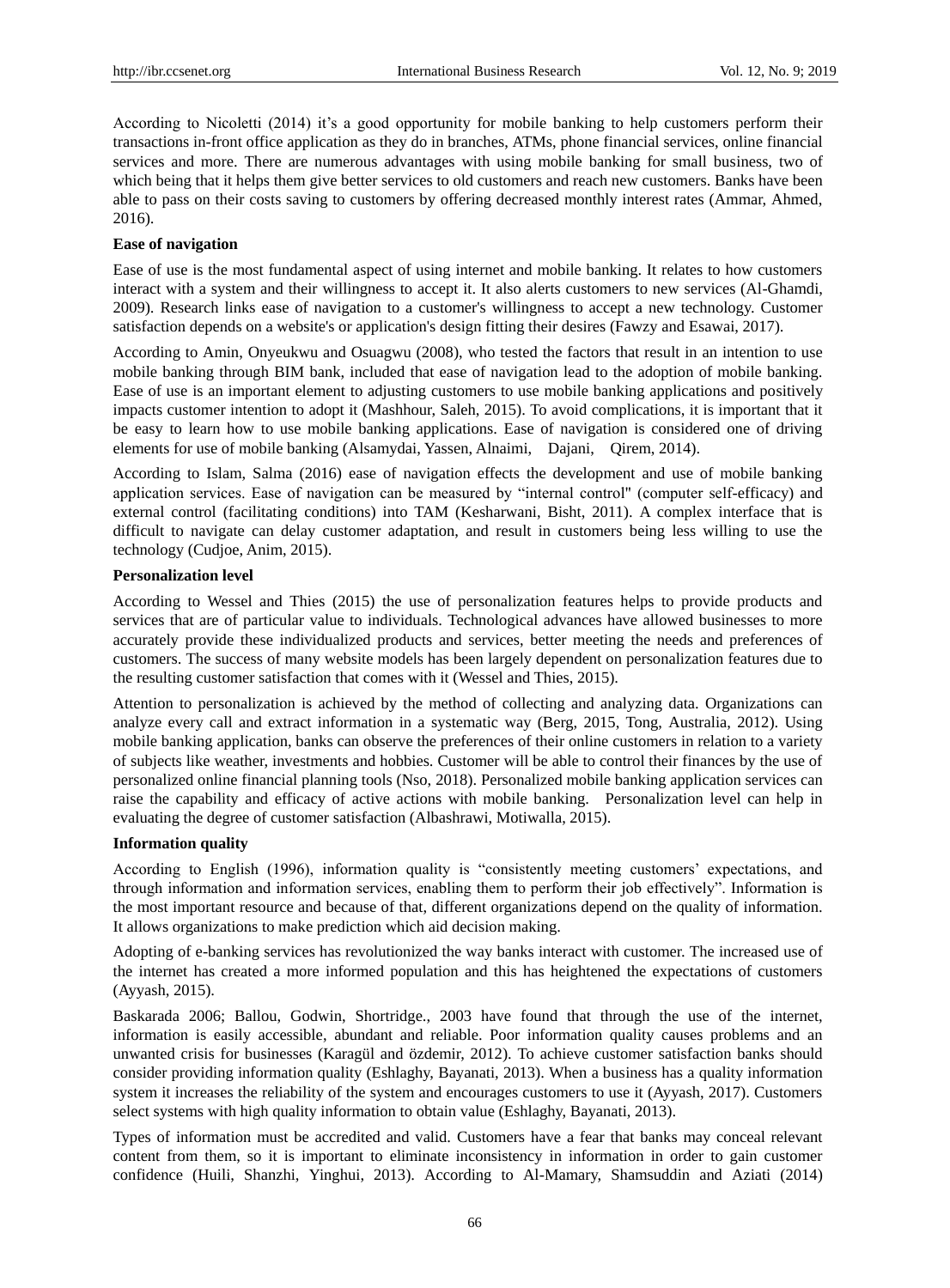information should be relevant, understandable, accurate, brief, complete, on time and usable. Evaluating information quality demands a powerful base of information control including auditing, checking the state of information traits and constant enhancement to introduce acceptable active information systems (Alrayes, 2015). According to Chiguvi (2016), information quality effects customer loyalty, authenticity, sympathy, receptivity and positive certainty.

#### **Rewards**

"Reward is the benefits that arise from performing a task, rendering a service or discharging a responsibility." (Colin Pitts, 1995, p. 11.). Loyalty programs provide customers with a sensation of involvement and connection to the organization, leading to customer loyalty and satisfaction (Carvajal, Ruzzi, Nogales, Moreno, 2011). A reward program is when customers collect points, purchases or activity that allows them to earn free gifts, such as vouchers, discounts or gaining special memberships (Hamid, Cheng, Akhir, 2011). Rewards can be tangible (such as vouchers or discounts) or intangible (such as preferential treatment, elevated customer status) (Waarden, 2015).

# **Perceived trust**

According to Mayer et al (1995) and Rousseau et al (1998) customer trust is a customer's willingness to do a banking transaction through the internet knowing that the bank will get it done, despite the customer's incapability to control or observe bank procedures. According to Fawzy and Esawai (2017), in Egypt, e-banking has not been fully adopted because of the perceived risk, thus customers are not confident to share their personal information and card details over internet.

Intention to trust means that customers accept to trust. Previous studies proved a positive relationship between intention to trust and trust (McKnight and Chervany, 2000; Kim and Benbasat, 2003). A customer's trust in the internet system has a significant impact in their desire to be involved in e-banking, online shopping, currency exchange and sharing their personal information (Mahad, Mohtar, Othman, 2015).

Trust in a bank and a customer's willingness to use e-banking is dependent on factors like a bank's reputation, web protection and smooth operation (Friedman, Kahn, & Howe, 2000), (Munoz-Leiva, Luque-Martinez, & Sanchez-Fernandez, 2010). The primary reason for using mobile banking services is to make customers secure and relaxed. Viruses that effect mobile devices increase customer anxiety about the safety of online payments, reducing their confidence in e-banking, affecting their behavior (Lafraxo, Hadri, Amhal, Rossafi, 2018).

Customers who recall a specific bank that provides mobile banking can affect how customers use mobile banking for the same bank (Wang and Chu Shan, 2013). Perceived trust is an essential element in order for customers to adjust to online banking (Sarfaraz, 2017).

#### **E-wom**

E-wom refers to customer expression in the past, present or future, which highlights favorable or unfavorable characteristics of products and services through an online community (Almana and Mirza, 2013). E-wom shares many similarities with traditional wom but its distinctive feature is that it is able to reach a vast audience (Almana and Mirza,2013).

E-wom appears on social media in a variety of ways. Customers can intentionally share information about brands, products and services without being paid. Or their interest in a brand can be displayed by them simply 'liking', commenting or being a member of a brand's page. Ad marketers also use social media, websites and accounts to post advertisements (Erkan and Evans, 2016).

Social networks including Facebook, LinkedIn, Twitter, Google, YouTube also provide different types of formats, like chat rooms, review sites and blogs that help spread e-wom (Senthilkumar, Ramachandran, 2013). E-wom is not limited by time or place which enhances its effectiveness and makes it the strongest path for marketing. However e-wom does not substitute traditional wom completely (Chen, 2011).

There are two types of online customers; customers who are diligent in posting their thoughts and opinions, and silent customer who read feedback from other customers (Alcocer, 2017). Information shared online is often written and can be published indefinitely, unlike traditional WOM. However, one of the downfalls of e-wom is that you can't always know who is sharing their opinion (Tantrabundit, 2018).

#### **Banking sector**

The banking sector in Jordan has been very stable with only a small number of banks exiting the market. There is good opportunity for growth, good capital and opportunities for external investors to enter the market (Ababneh, Wadi, Ismail, 2013). Jordan Ahli bank was the first bank to open in Jordan. It was established in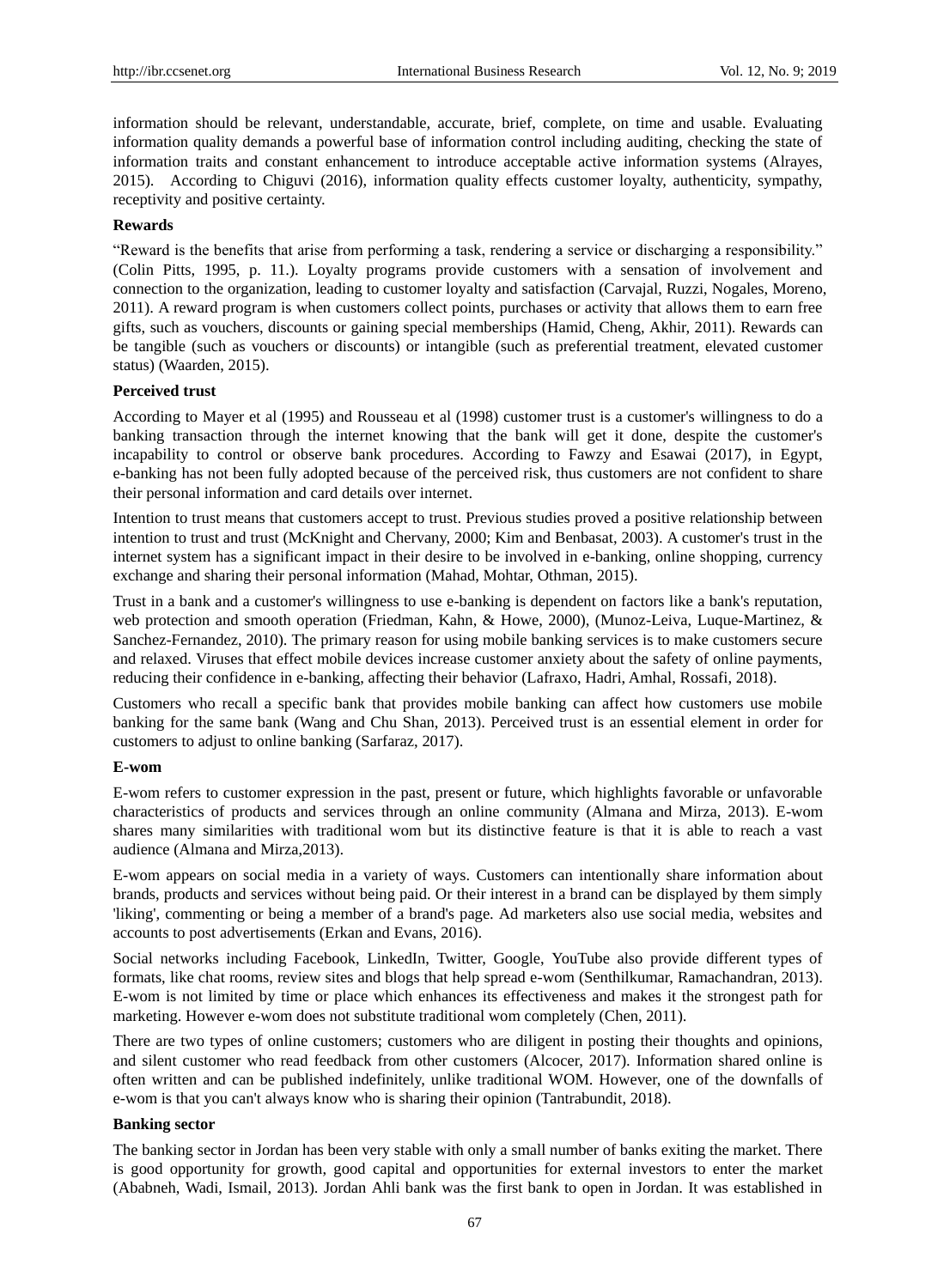1955 in Amman, with a starting capital of 350.000 Jordanian dinars (Taha, 2013). Since 2002, the banking sector in Jordan has sought to improve transactions on internet and mobile banking services (El-Qirem, 2013). Banks realized that in order to excel above others, it was necessary to provide e-banking services and encourage customers to use it in order to improve their transactions (Masoud, AbuTaqa, 2017).

#### **Previous studies:**

Study of Dineshwar and Steven (2013): the aim was to examine the acceptance of m-banking in Mauritius and how many people would use it, as well as factors that prevent or stimulate people in Mauritius to use it. Factors like suitability and time helped to encourage people to accept this technology. Lack of trust in mobile banking inhibited its spread. Results also showed that gender, age and salary did not impact mobile banking usage, however education did have an impact. This study recommended that local banks introduce mobile banking services in Mauritius.

Study of Al-Rfou, (2013) "The Usage of Internet Banking Evidence from Jordan" examined use of internet banking for commercial banks in Jordan from an e-service employee point of view. The finding was that there was a notable relationship between ease of use, security and privacy and quality of internet connection with usage of internet banking.

Study of Mohammad, Al-Tarawneh, (2014): "The Intermediate Effect of the Adoption of Electronic Banking Services between the Word of Mouth and the Quality of Banking Services" examined the effect of the use of word of mouth on the quality of banking services with intermediate variable adoption of e-banking services in commercial banks in Jordan. The finding was that there was a moderate degree of customers using word of mouth which showed that e-banking services in commercial banks in Jordan were average. Overall, word of mouth and adoption to e-banking services has had a good effect on quality of banking services.

Study of Burtch and Hong (2014): focused on the behavior of customers who used and did not use mobile banking as well as mobile features such as connection due to mobility. The research aim was to draw attention to location- based advertising and its relation to customer practice and gained content. They displayed a set of valuable dissimilarity of comments that are sent by mobile devices. It showed diversity in star rating. It also includes factual and impassioned text, which is considered useful. Association was directed to both service providers and online platforms management.

Study of Alsamydai et.,al, (2014): "The Factors Influencing Customer Usage Of Mobile Banking Services In Jordan" investigated aspects of the acceptance of the use of mobile banking services from customer opinion. The results showed that provided data demonstrated support of the conducted model.

Study of Alfina, Ero, Hidayanto, Shihab, (2014): "The Impact Of Cognitive Trust And e-wom On Purchase Intention In C2C E-Commerce Site" developed a model to define the C2C e-commerce environment, to determine what builds customer trust. The study used perceived trust and acceptance of e-wom information as well as an online questionnaire in kaskus format directed at the biggest online shopping community in Indonesia. The findings showed that trust positively effects purchase intention, and linked competency and transparency of the seller in relation to e-wom with an increase in customer trust.

Study of Alsheikh, Bojei, (2014): Aimed to detect elements that effect customer intention to accept mobile banking services in commercial banks in Saudi Arabia. The findings displayed that to understand technology functions and advantages depended on mobile experience and perceived attention. The recommendation was that if banks wanted to improve acceptance of mobile banking they needed to provide creative services that were unique to e-banking in order to compete with other banking services.

Study of Kachembere and Choga (2015): The aim was is to study the impact of e-marketing on commercial banks for a period of 20 years. The study examined the acceptance of e-marketing services in commercial banks. The variables that are measured in the study were ease of use, usefulness, perceived cost and trust. The findings of the study indicated that useful, ease of use and acceptance rate of e-marketing services were high. The aspects that caused customer fear included uncertainty of extent reliability, electronic channels, the banks themselves, network providers and infrastructure. The recommendation of the researcher was to increase interaction with customers as well as to increase involvement in customer account needs.

Study of ElAziz, ElBadrawy and Hussien (2015): "ATM, Internet Banking and Mobile Banking Services in a Digital Environment: The Egyptian Banking Industry" aimed to discover the factors that affect customer intention to use self-service banking technologies in Egypt. The findings showed there was a significant difference between the three groups in relation to usage, value, risk, tradition and image.

Study of Mehrad and Mohammadi (2016): examined the effect of e-wom on acceptance of mobile banking in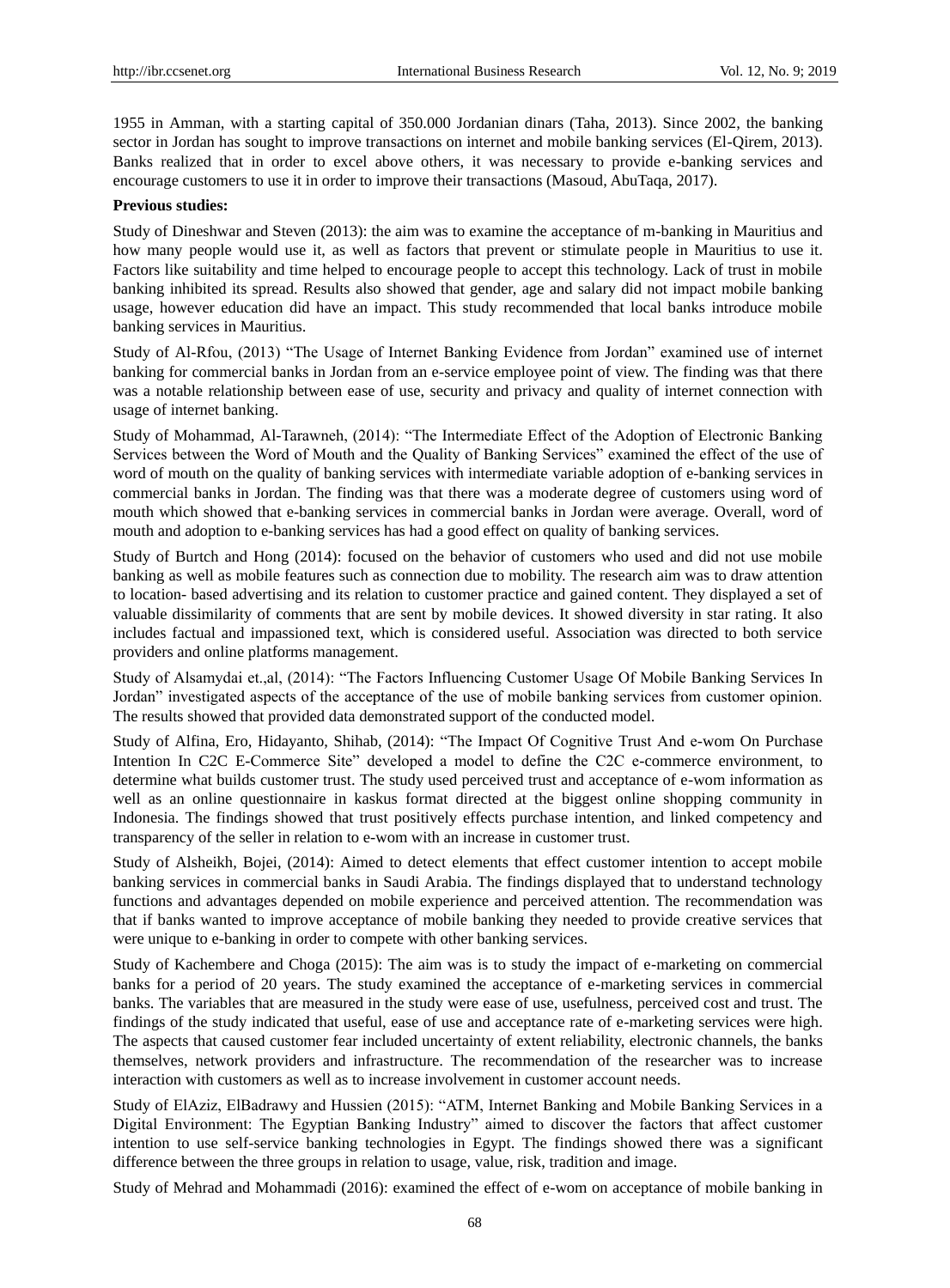Iran. It presents how some factors effect adjustment to mobile banking services. Results showed that the primary factor that effected user attitude toward mobile banking is word of mouth. They agree that positive affect of WOM influences other factors on the acceptance of mobile banking. Most of the research gave attention to a number of factors working on the acceptance of mobile banking, but not many of them gave any attention to word of mouth in iran.

The study of Zhao, Liu, Lai, Zhang. H. and Zhang, Y., (2016): Showed that with all new technologies, social networking sites enabled people to contact others easily and gave them the ability to share information through wireless connection and smart-phones. Social network sites have evolved with the evolution of mobile devices, creating many new applications and attracting an increase in the number of users. The findings displayed how mobile sensor computing industry aid to establish powerful strategies and form sustainable user relationship.

# **Research model**

Based on thorough literature review related to electronic word of mouth theories and practices through social networking sites; the researcher suggested this conceptual model to define and establish the relationships between the research variable:



Figure 1. Proposed Research Model

Adapted from (Senthilkumar et al., 2013, Hamid et al 2011; Montazemi, Saremi, 2014)

## **Research hypotheses:**

H01: there is no effect of ease of navigation on electronic word of mouth at  $a \leq (0.05)$ .

- H02: There is no effect of personalization level on electronic word of mouth at  $a \leq (0.05)$ .
- H03: There is no effect of information quality on electronic word of mouth at  $a \leq (0.05)$ .
- H04: There is no effect of rewards on electronic word of mouth at  $a \le (0.05)$ .

H05: There is no effect of ease of navigation, personalization level, information quality, and rewards on electronic word of mouth through perceived trust at  $a \leq (0.05)$ .

#### **Research Methodology**

Research methodology contains the research design, approach and methods that are used in the study. Collection of data, data processing and analyzing techniques that help to examine the effect of using mobile banking application services on electronic word of mouth.

The research used quantitative technique and both descriptive and analytical method. A research questionnaire was used and distributed to 551, of which 469 were returned and accepted.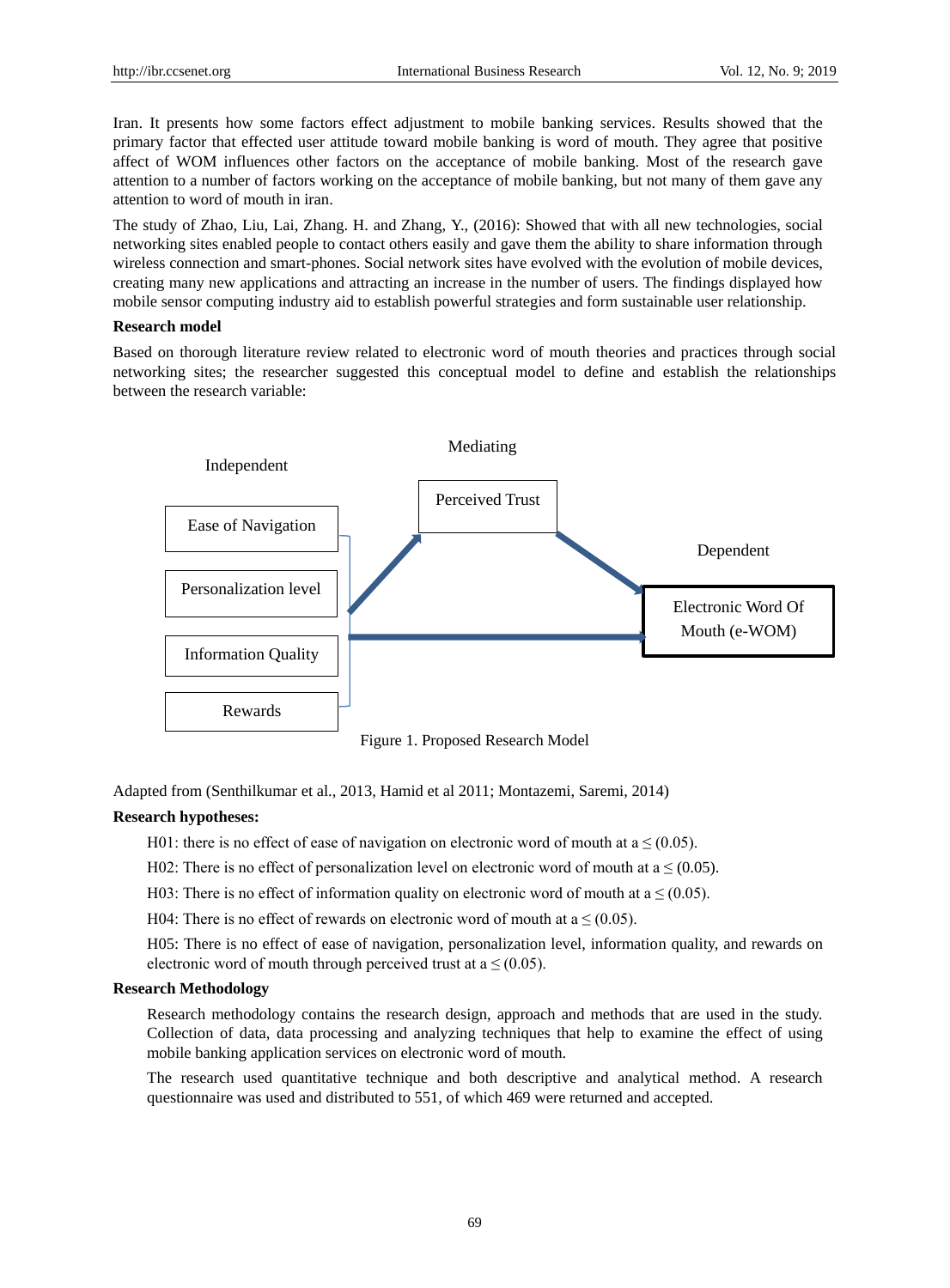# **6. Results and Discussions**

Table 1a. the mean standard deviation and level of significance of the research variables

*Descriptive Statistics*

|                              | Mean   | Std. Deviation | Analysis N | level    |
|------------------------------|--------|----------------|------------|----------|
| <b>Independent Variables</b> |        |                |            |          |
| <b>Ease of Navigation</b>    |        |                |            |          |
| Q <sub>I</sub>               | 4.73   | 0.566          | 469        | high     |
| Q2                           | 4.62   | 0.586          | 469        | high     |
| Q3                           | 4.58   | 0.614          | 469        | high     |
| Q <sub>4</sub>               | 4.54   | 0.661          | 469        | high     |
| Q <sub>5</sub>               | 4.49   | 0.694          | 469        | high     |
| Q <sub>0</sub>               | 4.60   | 0.628          | 469        | high     |
| All                          | 4.5928 | 0.50553        | 469        | high     |
| <b>Information Quality</b>   |        |                |            |          |
| Q7                           | 4.33   | 0.695          | 469        | high     |
| Q8                           | 4.25   | 0.899          | 469        | high     |
| $Q^{\prime\prime}$           | 4.50   | 0.665          | 469        | high     |
| Q10                          | 4.56   | 0.679          | 469        | high     |
| QII                          | 4.55   | 0.725          | 469        | high     |
| Q12                          | 4.53   | 0.807          | 469        | high     |
| All                          | 4.4542 | 0.56831        | 469        | high     |
| <b>Personalization Level</b> |        |                |            |          |
| Q13                          | 4.32   | 0.663          | 469        | high     |
| Q14                          | 4.20   | 0.889          | 469        | high     |
| Q15                          | 2.30   | 1.267          | 469        | Low      |
| Q16                          | 2.89   | 1.395          | 469        | Moderate |
| Q17                          | 2.27   | 1.229          | 469        | Low      |
| All                          | 3.1962 | 0.68941        | 469        | Moderate |
| <b>Rewards</b>               |        |                |            |          |
| Q18                          | 2.77   | 1.323          | 469        | V.Low    |
| Q19                          | 2.10   | 1.176          | 469        | Low      |
| Q20                          | 1.89   | 1.054          | 469        | Low      |
| Q21                          | 2.42   | 1.280          | 469        | Low      |
| Q22                          | 2.06   | 1.152          | 469        | Low      |
| All                          | 2.2486 | 0.92535        | 469        | Low      |
| <b>Mediator Variable</b>     |        |                |            |          |
| <b>Perceived Trust</b>       |        |                |            |          |
| Q23                          | 3.93   | 0.932          | 469        | high     |
| Q24                          | 4.12   | 1.055          | 469        | high     |
| Q25                          | 4.23   | 1.035          | 469        | V, high  |
| Q26                          | 4.47   | 0.888          | 469        | V.high   |
| Q27                          | 4.28   | 1.094          | 469        | V.high   |
| All                          | 4.2055 | 0.86975        | 469        | V.high   |
| <b>Dependent Variable</b>    |        |                |            |          |
| e-wom                        |        |                |            |          |
| Q28                          | 4.18   | 0.890          | 469        | high     |
| Q29                          | 4.38   | 0.890          | 469        | high     |
| Q30                          | 4.27   | 0.955          | 469        | V, high  |
| Q31                          | 4.39   | 0.938          | 469        | V.high   |
| Q32                          | 4.37   | 0.954          | 469        | V.high   |
| All                          | 4.3190 | 0.74197        | 469        | V.high   |

Table 1a shows the following:

- − There is a statistically significant effect for ease of navigation on electronic word of mouth through perceived trust.
- − There is a statistically significant effect for personalization level on electronic word of mouth through perceived trust.
- There is a statistically significant effect for information Quality on electronic word of mouth through perceived trust.
- − There is a significant mediation role for Perceived Trust in the effect of Rewards on e-wom.

The results of the study showed that there was a significant effect mediation role in the ease of navigation, personalization level, information quality, rewards on e-wom through perceived trust for users of mobile banking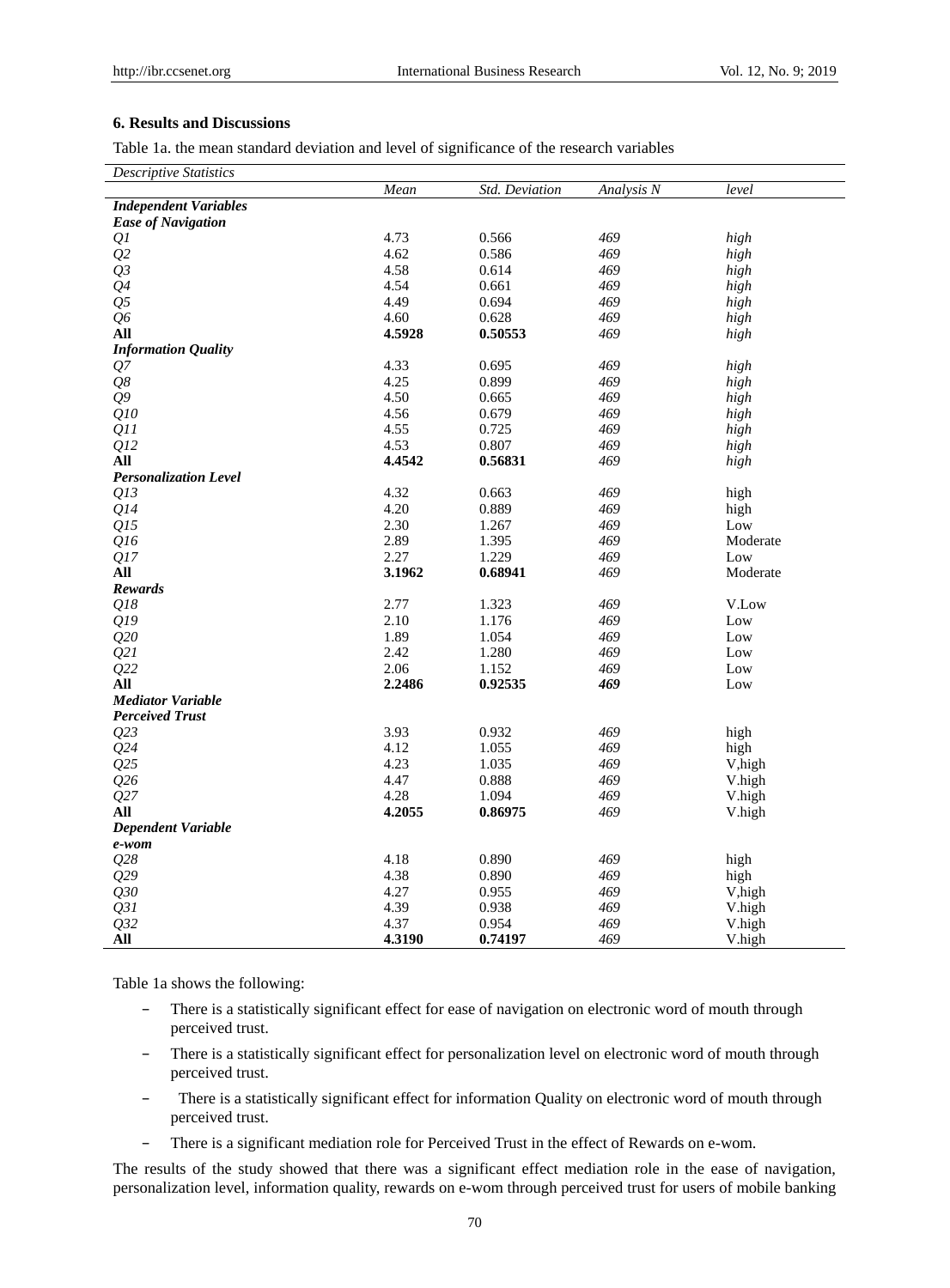in Jordan. It showed that there is a necessity to increase the comfort zone of the user of mobile banking services applications in order to gain more value in completing their transactions as quickly as possible with less effort and cost.

In comparing the results of the study with other similar studies such as (Harelimana,2017) study which showed that mobile banking had a positive effect on financial performance of Unguka Bank Ltd. Mobile banking products like bill payment increased profit through the commissions gained from customers, showing that using mobile banking is more effective than traditional banking services. However some services such as account transfer, account statement, mobile money and book check order are not yet active enough. In the study of (Javabdeh, Ahmad, 2014) they examined two important aspects in mobile banking security in relation to customer trust, loyalty and positive WOM. Results showed a direct and significant relationship between trust and WOM finding a direct and significant relationship between trust and loyalty.

## **Data Analysis**

To analyze the data collected from the respondents who answered the questionnaire, SPSS application is used, applying the following tests: reliability analysis and descriptive statistics and regression process.

#### **Reliability Analysis:**

Table 1b shows the Cronbach's alpha test value is equal to 0.853. That means that the items have relatively high internal consistency. The reliability coefficient of 0.70 or higher is considered "acceptable" in the majority social science research.

|  | Table 1b. Cronbach Alpha Results |  |  |
|--|----------------------------------|--|--|
|--|----------------------------------|--|--|

|                   | Ease of<br>Navigation | Information<br><b>Duality</b> | Personalization<br>Level | Rewards | Perceived<br>Trust | e-wom | All Variables |
|-------------------|-----------------------|-------------------------------|--------------------------|---------|--------------------|-------|---------------|
| No. of items      |                       |                               |                          |         |                    |       | 32            |
| Cronbach's Alpha- | 0.893                 | 0.852                         | 0.752                    | 0.829   | 0.917              | 0.861 | 0.853         |

## **Descriptive statistics**

Table 2. Cross Tabulation Statistics for demographic questions

| <b>Using mobile banking</b> | <b>Variables</b>                 |                                    |                                    |                      |                               |  |  |
|-----------------------------|----------------------------------|------------------------------------|------------------------------------|----------------------|-------------------------------|--|--|
| application services        | Age                              |                                    |                                    |                      |                               |  |  |
| Count<br>Percent            | Less than 21<br>35<br>7.5%       | 21 to less than 30<br>146<br>31.1% | 30 to less than 40<br>189<br>40.3% |                      | 40 and above<br>99<br>21.1%   |  |  |
|                             |                                  |                                    | Gender                             |                      |                               |  |  |
| Count<br><b>Percent</b>     |                                  | <b>Male</b><br>225<br>48%          |                                    | Female<br>244<br>52% |                               |  |  |
|                             |                                  | <b>Education Level</b>             |                                    |                      |                               |  |  |
| Count                       | <b>High school or less</b><br>40 | 2 years Diploma<br>62              | <b>Bachelor</b><br>295             |                      | <b>Graduate Studies</b><br>72 |  |  |
| Percent                     | 8.5%                             | 13.2%                              | 62.9%                              |                      | 15.4%                         |  |  |
|                             | <b>Marital Status</b>            |                                    |                                    |                      |                               |  |  |
| Count<br><b>Percent</b>     | <b>Single</b><br>182<br>38.8%    |                                    | <b>Married</b><br>187<br>39.9%     |                      | Other<br>100<br>21.3%         |  |  |
|                             |                                  |                                    | <b>Employment status</b>           |                      |                               |  |  |
|                             | <b>Full-time</b><br>employment   | Part-time<br>employment            | Self-emploved                      | <b>Unemployed</b>    | <b>Others</b>                 |  |  |
| Count                       | 284                              | 55                                 | 94                                 | 14                   | 22                            |  |  |
| Percent                     | 60.6%                            | 11.7%                              | 20%                                | 3%                   | 4.7%                          |  |  |
|                             |                                  |                                    | <b>Monthly Income in JD</b>        |                      |                               |  |  |
|                             | 500 or less                      | 501 to 100                         | 1001 to 1500                       | 1501 to 2000         | More than 2000                |  |  |
| Count<br>Percent            | 125<br>26.7%                     | 131<br>27.9%                       | 86<br>18.3%                        | 60<br>12.8%          | 67<br>14.3%                   |  |  |

## Table 2 shows:

79% of the respondents are less than 40 years old, 52% are females, 63% are bachelor degree holders, 40% are married, 61% have full time employment and 73% have an income of less than 1500JD.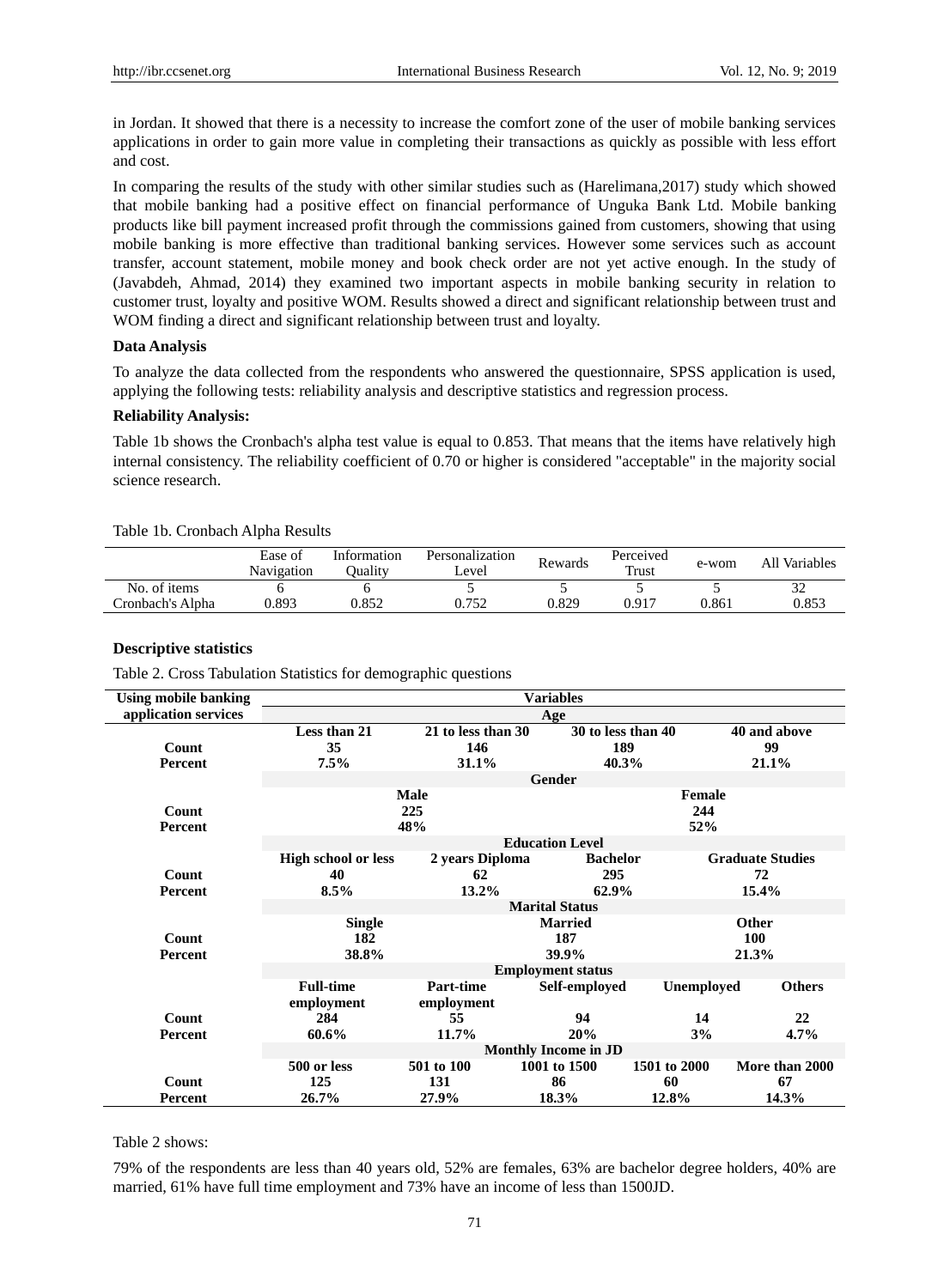# **1) Descriptive statistics for Q1 to Q32:**

Table 3. Descriptive Statistics for Q1 to Q50

| <b>Descriptive Statistics</b> |        |                |             |
|-------------------------------|--------|----------------|-------------|
|                               | Mean   | Std. Deviation | Analysis N  |
| <b>Independent Variables</b>  |        |                |             |
| <b>Ease of Navigation</b>     |        |                |             |
| Q1                            | 4.73   | 0.566          | High        |
| Q <sub>2</sub>                | 4.62   | 0.586          | High        |
| Q <sub>3</sub>                | 4.58   | 0.614          | High        |
| Q <sub>4</sub>                | 4.54   | 0.661          | High        |
| Q <sub>5</sub>                | 4.49   | 0.694          | High        |
| Q6                            | 4.60   | 0.628          | High        |
| All                           | 4.5928 | 0.50553        | High        |
| <b>Information Quality</b>    |        |                |             |
| Q7                            | 4.33   | 0.695          | High        |
| Q8                            | 4.25   | 0.899          | High        |
| $Q^{\prime\prime}$            | 4.50   | 0.665          | High        |
| Q10                           | 4.56   | 0.679          | High        |
| 011                           | 4.55   | 0.725          | High        |
| Q12                           | 4.53   | 0.807          | High        |
| All                           | 4.4542 | 0.56831        | High        |
| <b>Personalization Level</b>  |        |                |             |
| 013                           | 4.32   | 0.663          | High        |
| Q14                           | 4.20   | 0.889          | High        |
| Q15                           | 2.30   | 1.267          | Low         |
| Q16                           | 2.89   | 1.395          | Low         |
| Q17                           | 2.27   | 1.229          | Low         |
| All                           | 3.1962 | 0.68941        | Medium      |
| <b>Rewards</b>                |        |                |             |
| 018                           | 2.77   | 1.323          | Low         |
| Q19                           | 2.10   | 1.176          | Low         |
| 020                           | 1.89   | 1.054          | Low         |
| Q21                           | 2.42   | 1.280          | Low         |
| Q22                           | 2.06   | 1.152          | Low         |
| All                           | 2.2486 | 0.92535        | Low         |
| <b>Mediator Variable</b>      |        |                |             |
| <b>Perceived Trust</b>        |        |                |             |
| Q23                           | 3.93   | 0.932          | Medium      |
| Q24                           | 4.12   | 1.055          | High        |
| Q25                           | 4.23   | 1.035          | High        |
| Q26                           | 4.47   | 0.888          | High        |
| Q27                           | 4.28   | 1.094          | High        |
| All                           | 4.2055 | 0.86975        | <b>High</b> |
| <b>Dependent Variable</b>     |        |                |             |
| e-wom                         |        |                |             |
| Q28                           | 4.18   | 0.890          | High        |
| Q29                           | 4.38   | 0.890          | High        |
| Q30                           | 4.27   | 0.955          | High        |
| 031                           | 4.39   | 0.938          | High        |
| Q32                           | 4.37   | 0.954          | High        |
| All                           | 4.3190 | 0.74197        | <b>High</b> |

For the purpose of the analysis, 4.0 and above is considered high, 3.0-3.99 is considered medium, and below 3.0 is low. Table 3 indicates that respondents answer for ease of navigation, information quality, perceived trust and e-wom are high, while personalization level is moderate and rewards is low.

# **Testing of validity**

The questionnaire was given to a group of experts to investigate the set of questions and show their remarks on their relevancy to the researcher problem. All notices are taken in account and the questionnaire reproduced accordingly.

## **Test of multicollinearity**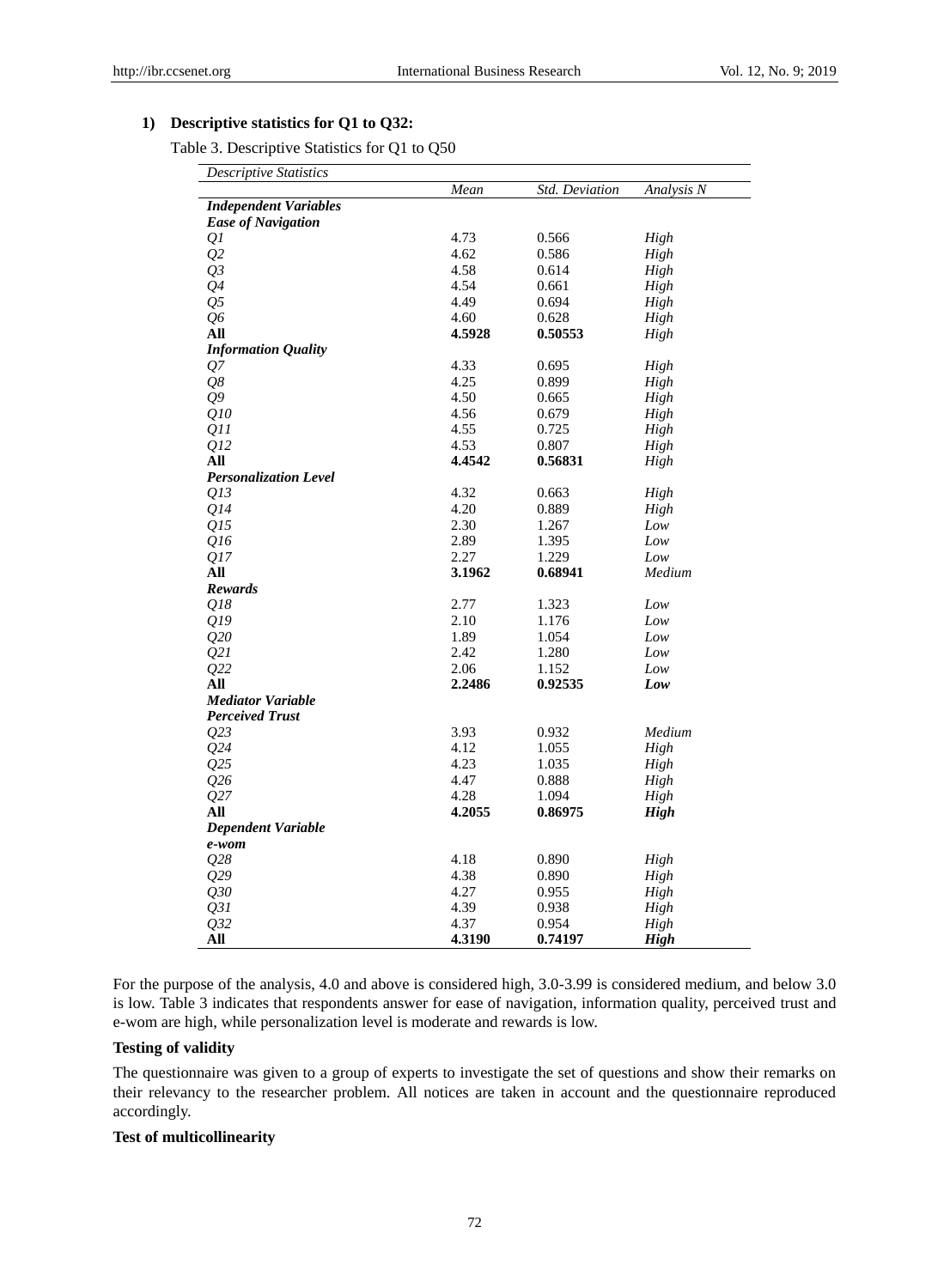Table 4. shows the results of multicollinearity using the variance inflation factor (VIF)

Test of Multicollinearity

|                              | <b>Variance Inflation Factors (VIF)</b> |
|------------------------------|-----------------------------------------|
| <b>Ease of Navigation</b>    | 1.549                                   |
| <b>Information Quality</b>   | 1.666                                   |
| <b>Personalization Level</b> | 2.380                                   |
| <b>Rewards</b>               | 1.089                                   |
| <b>Perceived Trust</b>       | 1.671                                   |

The obtained VIF values in Table 4 test the severity of the multicollinearity problem, is between 1 and 10, meaning that there is no multicollinearity which indicates that there is no [correlation](https://www.statisticshowto.datasciencecentral.com/probability-and-statistics/correlation-analysis/) between predictors [\(independent variables\)](https://www.statisticshowto.datasciencecentral.com/independent-variable-definition/) in the model, so the model is valid to use regression process test.

# **Testing Hypothesis**

## **a- First Hypothesis:**

# **H01: There is no statistically significant effect of ease of navigation on e-wom through perceived trust**  at  $a \le (0.05)$ .

Table 5. Test of H01 results

|                                                                        | Independent                               | <b>Correlation</b>              | (B)    |         |        |         | <i>p</i> -value | <b>Hypothesis</b> |
|------------------------------------------------------------------------|-------------------------------------------|---------------------------------|--------|---------|--------|---------|-----------------|-------------------|
| Model                                                                  | <b>Variable</b>                           | (R)                             | Value  | value   | Sig. t | value   | Sig. F          | <b>Support</b>    |
| Model1                                                                 | <b>Ease of Navigation</b>                 | 0.3972<br>$\text{Sig.} = 0.000$ | 0.5830 | 9.3529  | 0.000  | 87.4768 | 0.000           |                   |
| Model2                                                                 | <b>Ease of Navigation</b>                 | 0.6497                          | 0.3789 | 7.0760  | 0.000  |         |                 | Reject            |
|                                                                        | <b>Mediator</b><br><b>Perceived Trust</b> | $Sig. = 0.000$                  | 0.4544 | 14.5999 | 0.000  | 170.187 | 0.000           | $H_{01}$          |
| Model1 ( $R^2$ =0.1578), Model2 ( $R^2$ =0.4221, $R^2$ changed=0.2643) |                                           |                                 |        |         |        |         |                 |                   |

Table 5 shows that the direct relationship between the independent variable Ease of Navigation and the dependent variable e-wom in the model is a medium positive significant relationship where the value of person correlation was equal to (0.397), but the relationship between the two variables through the existing of the mediator variable Perceived Trust increased in Model 2 to 0.6497, indicating to a strong positive significant relationship.

There is a significant mediation role for Perceived Trust in the effect of Ease of Navigation on e-wom.

**H02: There is no statistically significant effect of Personalization Level on e-wom through perceived trust at a**  $\leq$  (0.05).

Table 6. Test of H02 results

| Model                                                                                             | Independent<br><b>Variable</b>                                                            | <b>Correlation</b><br>(R)       | (B)<br><b>Value</b> | t<br>value           | Sig. t         | F<br>value | <i>p</i> -value<br>Sig. F | <b>Hypothesis</b><br><b>Support</b> |
|---------------------------------------------------------------------------------------------------|-------------------------------------------------------------------------------------------|---------------------------------|---------------------|----------------------|----------------|------------|---------------------------|-------------------------------------|
| Model1                                                                                            | <b>Personalization</b><br>Level                                                           | 0.0487<br>$Sig. = 0.2923$       | $-0.0524$           | $-1.0543$            | 0.292          | 1.1116     | 0.2923                    |                                     |
| Model <sub>2</sub>                                                                                | <b>Personalization</b><br>Level<br><b>Mediating</b><br>variable<br><b>Perceived Trust</b> | 0.6070<br>$\text{Sig.} = 0.000$ | $-0.0993$<br>0.5175 | $-2.4994$<br>16.4362 | 0.012<br>0.000 | 135.950    | 0.000                     | Reject<br>$H_{02}$                  |
| Model1 ( $\mathbb{R}^2$ =0.0024), Model2 ( $\mathbb{R}^2$ =0.3685, $\mathbb{R}^2$ changed=0.3661) |                                                                                           |                                 |                     |                      |                |            |                           |                                     |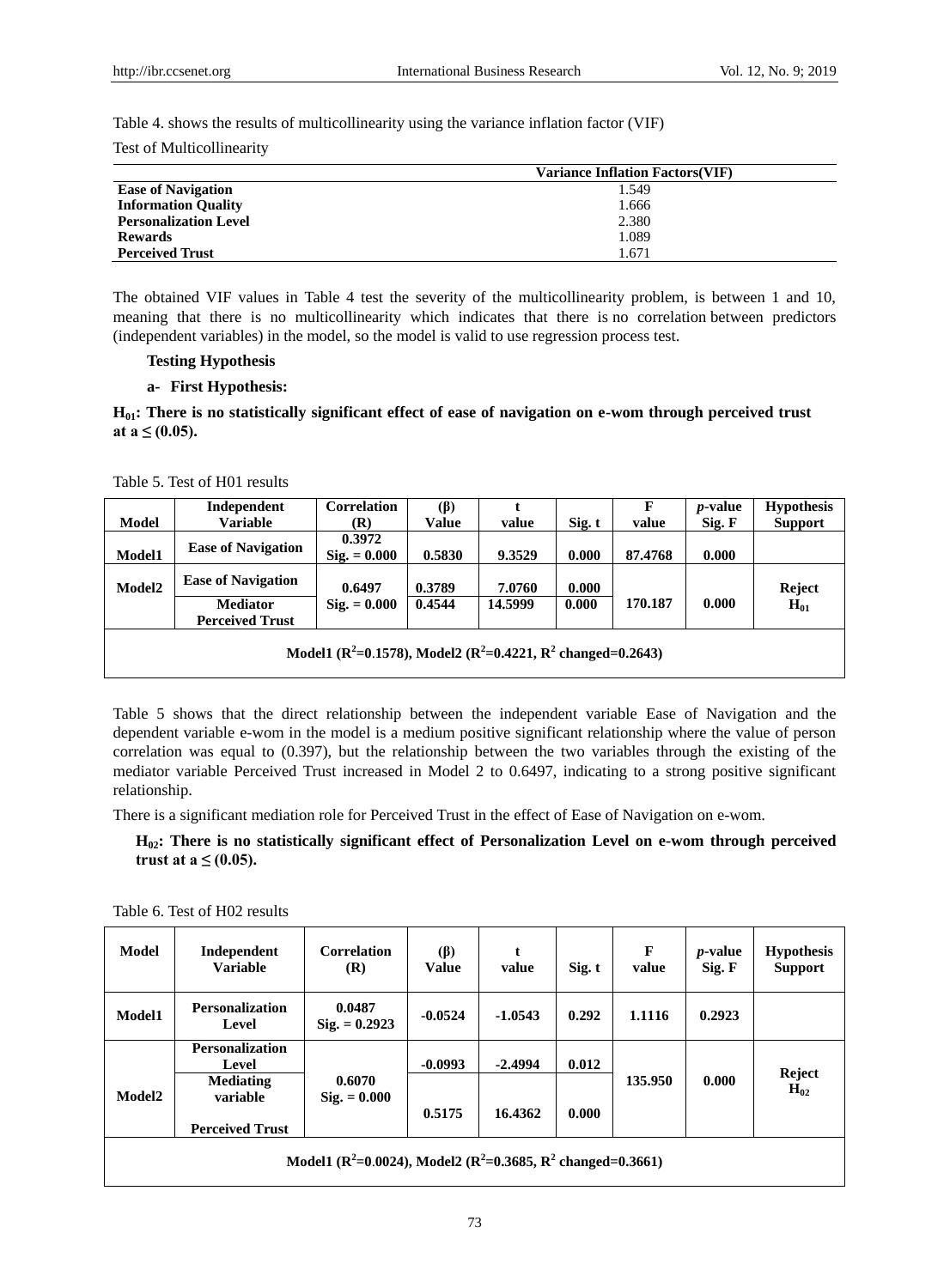Table 6 shows that the direct relationship between the independent variable Personalization Level and the dependent variable e-wom in Model 1 was a very weak, insignificant relationship where the value of person correlation was equal to (0.0487), but the relationship between the two variables through the existing of the mediating variable Perceived Trust increased in Model 2 to 0.6070, indicating to a strong positive significant relationship.

There is a significant mediation role for Perceived Trust in the effect of Personalization Level on e-wom.

# **H03: There is no statistically significant effect of Information Quality on e-wom through perceived trust at a ≤ (0.05).**

Table 7. Test of H03 results

| <b>Model</b>                                                           | Independent<br><b>Variable</b>            | <b>Correlation</b><br>(R) | $(\beta)$<br><b>Value</b> | t<br>value | Sig. t | $\mathbf{F}$<br>value | <i>p</i> -value<br>Sig. F | <b>Hypothesis</b><br><b>Support</b> |
|------------------------------------------------------------------------|-------------------------------------------|---------------------------|---------------------------|------------|--------|-----------------------|---------------------------|-------------------------------------|
| Model1                                                                 | <b>Information</b><br><b>Quality</b>      | 0.3876<br>$Sig. = 0.2923$ | 0.5061                    | 9.0867     | 0.292  | 82.5683               | 0.000                     |                                     |
| Model <sub>2</sub>                                                     | <b>Information</b><br><b>Quality</b>      | 0.6472                    | 0.3275                    | 6.8684     | 0.000  | 167.926               | 0.000                     | Reject<br>$H_{03}$                  |
|                                                                        | <b>Mediator</b><br><b>Perceived Trust</b> | $\text{Sig.} = 0.000$     | 0.4573                    | 14.6758    | 0.000  |                       |                           |                                     |
| Model1 ( $R^2$ =0.1502), Model2 ( $R^2$ =0.4188, $R^2$ changed=0.2686) |                                           |                           |                           |            |        |                       |                           |                                     |

Table 7 shows that the direct relationship between the independent variable Information Quality and the dependent variable e-wom in Model 1 was a medium positive significant relationship where the value of person correlation was equal to (0.3876), but the relationship between the two variables through the existing of the mediator variable Perceived Trust increased in Model2 to 0.6472, indicating to a strong positive significant relationship.

There is a significant mediation role for Perceived Trust in the effect of Information Quality on e-wom.

# $H_{04}$ : There is no statistically significant effect of Rewards on e-wom through perceived trust at a  $\leq$  (0.05).

| Model                                                                  | Independent<br><b>Variable</b>    | <b>Correlation</b><br>(R)       | (B)<br>Value | t<br>value | Sig. t | $\mathbf{F}$<br>value | <i>p</i> -value<br>Sig. F | <b>Hypothesis</b><br><b>Support</b> |
|------------------------------------------------------------------------|-----------------------------------|---------------------------------|--------------|------------|--------|-----------------------|---------------------------|-------------------------------------|
| <b>Model1</b>                                                          | <b>Rewards</b>                    | 0.0094<br>$Sig. = 0.8385$       | $-0.0076$    | $-0.2040$  | 0.838  | 0.0416                | 0.8385                    |                                     |
| Model <sub>2</sub>                                                     | <b>Rewards</b><br><b>Mediator</b> | 0.6070<br>$\text{Sig.} = 0.000$ | $-0.0572$    | $-1.9226$  | 0.012  | 133.957               | 0.000                     | Reject<br>$H_{04}$                  |
|                                                                        | <b>Perceived Trust</b>            |                                 | 0.5181       | 16.3661    | 0.000  |                       |                           |                                     |
| Model1 ( $R^2$ =0.0001), Model2 ( $R^2$ =0.3650, $R^2$ changed=0.3649) |                                   |                                 |              |            |        |                       |                           |                                     |

Table 8. Test of H04 results

Table 8 shows that the direct relationship between the independent variable Rewards and the dependent variable e-wom in Model 1 was a very weak, insignificant relationship where the value of person correlation was equal to (0.0094), but the relationship between the two variables through the existing of the mediator variable Perceived Trust increased in Model2 to 0.6042, indicating to a strong positive significant relationship.

There is a significant mediation role for Perceived Trust in the effect of Rewards on e-wom.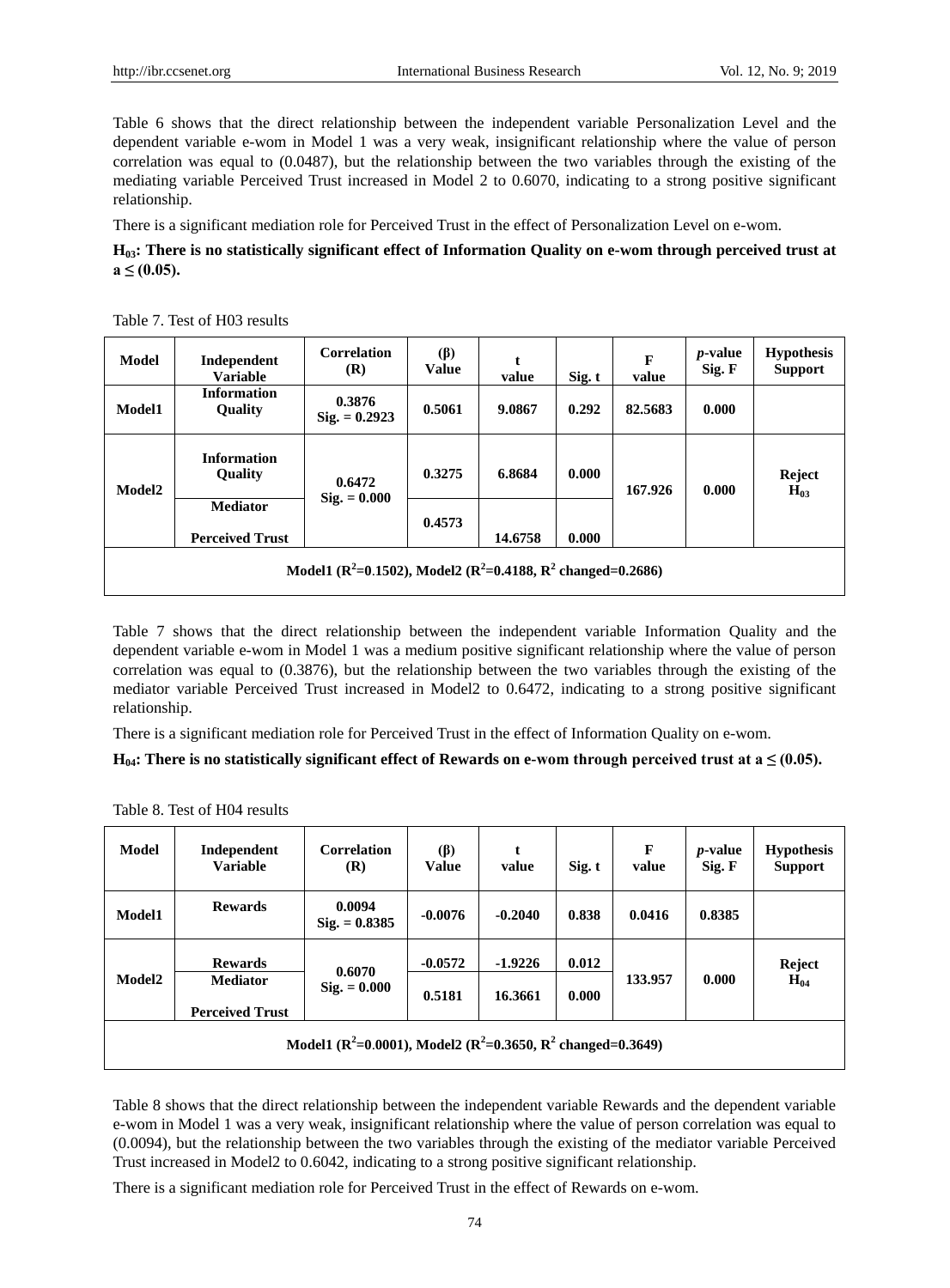#### **7. Conclusion and Recommendation**

The research shows that there is a statistically significant effect of ease of navigation, personalization, information quality and rewards on e-wom. Perceived trust as a mediating variable was found to be significant in the impact of relationship between independent variables (ease of navigation, personalization, information quality and rewards) on the dependant variable (e-wom).

It is recommended that banks need to increase the comfort zone for the users of mobile banking service applications in order to gain more value in completing their transactions as quickly as possible with less effort and cost. More attention must be given to personalization level and rewards in e-banking in order to improve them and become more involved with customers so as to encourage them to use this technology. These factors can be adopted in future research in other countries to assist them in measuring their impact in other environments.

## **References**

- Ab Hamid, N., & McGrath, M. (2005). *The Diffusion of Internet Interactivity on Retail Web Sites: A Customer Relationship Model.* Retrieved from https://scholarworks.lib.csusb.edu/ciima/vol5/iss2/4
- Ab Hamid, N., Cheng, A., & Akhir, R. (2011). *Dimensions of E-CRM:An Empirical Study on Hotels' Web Site.*  https://doi.org/10.5171/2011.820820
- Ababneh, F., Al Wadi, S., & Ismail, M. (2013). *Haar and Daubechies Wavelet Methods in Modeling Banking Sector.* https://doi.org/10.12988/imf.2013.13056
- Adewoye, J. O. (2013). Impact of Mobile Banking on Service Delivery in the Nigerian Commercial Banks. *International Review of Management and Business Research, 2.* Retrieved from <http://irmbrjournal.com/papers/1371450683.pdf>
- Agwu, E., & Carter, A. (2014). Mobile Phone Banking In Nigeria: Benefits, Problems and Prospects. *International Journal of Business and Commerce.* Retrieved from<http://ijbcnet.com/3-6/IJBC-14-3608.pdf>
- Alalwan, A., Dwivedi, Y., Rana, N., Lal, B., & Williams, M. (2015). *Consumer adoption of Internet banking in Jordan: Examining the role of hedonic motivation, habit, self-efficacy and trust.*  https://doi.org/10.1057/fsm.2015.5
- Alawneh, A., & Hattab, E. (2009). An Empirical Study of Sources Affecting E-Business Value Creation in Jordanian Banking Services Sector. *International Arab Journal of e-Technology, 1*(2). <https://doi.org/10.4018/jantti.2009040104>
- Al-Azzawi, A., & Altmimi, L. (2015). Effect of Information and Communication Technology Investment on the Profitability of the Jordanian Commercial Banks. *European Journal of Business and Management, 7.*  Retrieved from<https://www.iiste.org/Journals/index.php/EJBM/article/view/26829>
- Albashrawi, M., & Motiwalla, L. (2015). *The Moderating Effect of Privacy and Personalization in Mobile Banking: A Structural Equation Modeling Analysis.* Twenty-first Americas Conference on Information Systems, Puerto Rico. Retrieved from
	- <https://aisel.aisnet.org/cgi/viewcontent.cgi?referer=&httpsredir=1&article=1509&context=amcis2015>
- Alcocer, N. (2017). *A Literature Review of Word of Mouth and Electronic Word of Mouth: Implications for Consumer Behavior.*
- Al-Fahim, N. (2013). An Exploratory Study of Factors Affecting the Internet Banking Adoption: A Qualitative Study among Postgraduate Students. *Global Journal of Management and Business Research Finance, 13*(8). Retrieved from [https://globaljournals.org/GJMBR\\_Volume13/3-An-Exploratory-Study-of-Factors.pdf](https://globaljournals.org/GJMBR_Volume13/3-An-Exploratory-Study-of-Factors.pdf)
- Alfina, I., Ero, J., Hidayanto, A., & Shihab, M. (2014). *The Impact Of Cognitive Trust And E-Wom On Purchase Intention In C2c E-Commerce Site.* https://doi.org/10.3844/jcssp.2014.2518.2524
- Al-Ghamdi, A. (2009)*. Investigating Factors Affecting Customers of Using Internet Banking: A Comparison study between Saudi Arabia and the UK.* Brunel Business School, Doctoral Symposium. Retrieved from [https://www.brunel.ac.uk/\\_\\_data/assets/file/0005/90635/phdSimp2009AbdullahALGhamdi.pdf](https://www.brunel.ac.uk/__data/assets/file/0005/90635/phdSimp2009AbdullahALGhamdi.pdf)
- Al-Hawary, S., & Hussien, A. (2017). The Impact of Electronic Banking Services on the Customers Loyalty of Commercial Banks in Jordan. *International Journal of Academic Research in Accounting, Finance and Management Sciences, 7*(1). https://doi.org/10.6007/IJARAFMS/v7-i1/2539
- AlKailani, M. (2016). *Factors Affecting the Adoption of Internet Banking in Jordan:An Extended TAM Model.*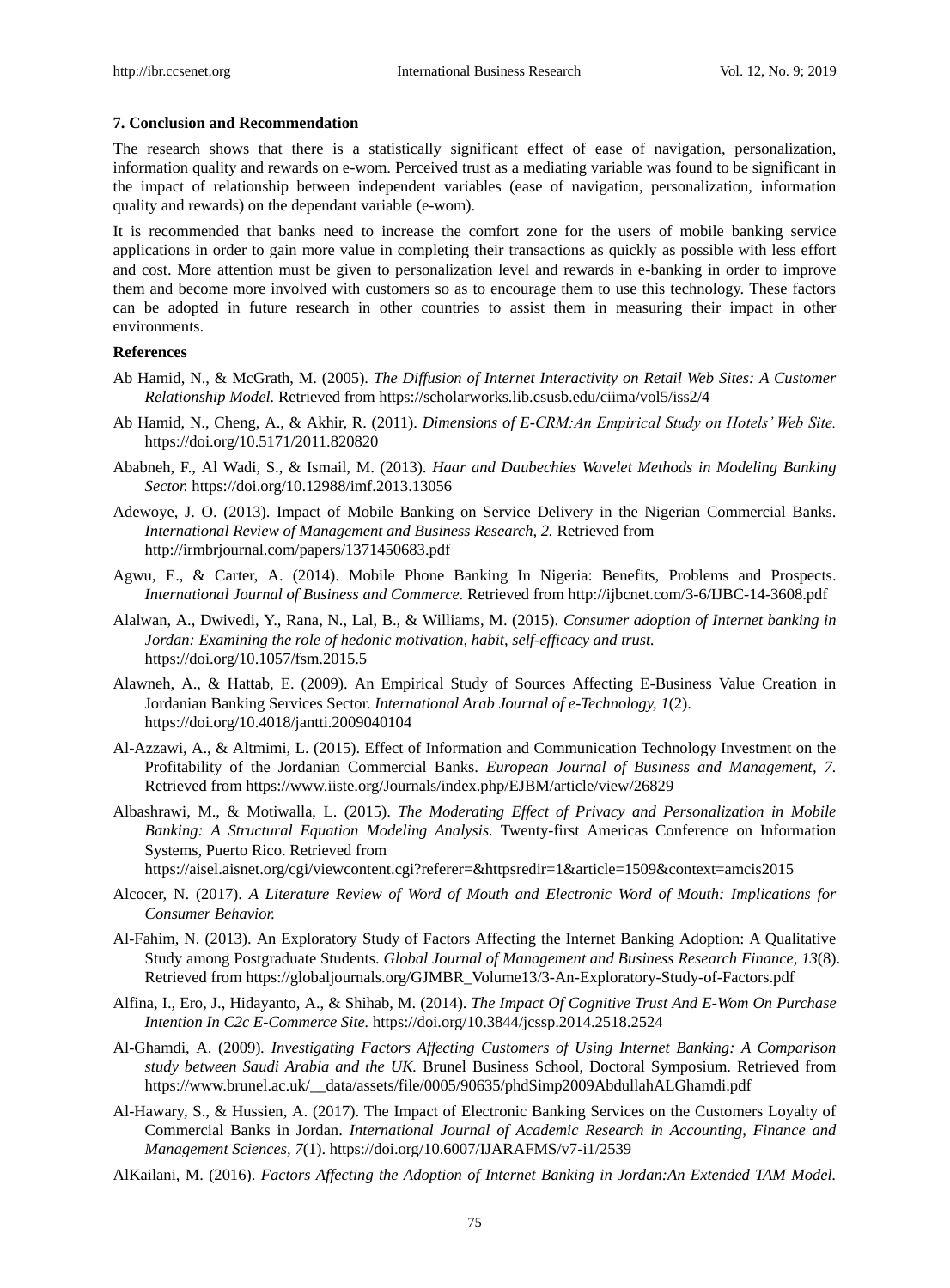<https://doi.org/10.1108/IJBM-03-2014-0043>

Al-Mamary, Y., Shamsuddin, A., & Aziati, N. (2014). The Relationship between System Quality, Information Quality, and Organizational Performance. *International Journal of Knowledge and Research in Management & E-Commerce, 4*(3), July, 2014. Retrieved from <https://pdfs.semanticscholar.org/3518/55bbdaf7c5ee5aed18a92fb8a91beca39d1e.pdf>

Al-Rfou, A. (2013*).* The Usage of Internet Banking Evidence from Jordan. *Asian Economic and Financial Review.* Retrieved from [https://www.researchgate.net/publication/299597666\\_The\\_Usage\\_of\\_Internet\\_Banking\\_-\\_Evidence\\_from\\_](https://www.researchgate.net/publication/299597666_The_Usage_of_Internet_Banking_-_Evidence_from_Jordan) [Jordan](https://www.researchgate.net/publication/299597666_The_Usage_of_Internet_Banking_-_Evidence_from_Jordan)

Almana, A., & Mirza, A. (2013). *The Effect of Electronic Word of Mouth on Consumers' Purchasing Decisions*.

- Alsamydai, M., Yassen, S., Alnaimi, H., Dajani, D., & Qirem, I. (2014). The Factors Influencing Customer Usage Of Mobile Banking Services In Jordan. *International Journal of Business Management & Research.*  Retrieved from<https://www.zuj.edu.jo/wp-content/staff-research/economic/dr.saad-yaseen/7.pdf>
- Alsheikh, L., & Bojei, J. (2014). Determinants Affecting Customer's Intention to Adopt Mobile Banking in Saudi Arabia. *International Arab Journal of e-Technology, 3*(4), June 2014.
- Al-Tarawneh, J. (2016). Factors influencing the adoption of Mobile banking services in Jordan from the perspective of customers: Overview and Pilot study. *International Journal of Scientific and Research Publications, 6*(9). Retrieved fro[m http://www.ijsrp.org/research-paper-0916/ijsrp-p5727.pdf](http://www.ijsrp.org/research-paper-0916/ijsrp-p5727.pdf)
- Amin, H., Onyeukwu, P., & Osuagwu, H. (2018). *E - Banking, Service Quality and Customer Satisfaction in Selected Nigerian Banks.* https://doi.org/10.18775/ijied.1849-7551-7020.2015.42.2004
- Ammar, A., & Ahmed, E. (2016). *Factors influencing Sudanese microfinance intention to adopt mobile banking.*  https://doi.org/10.1080/23311975.2016.1154257
- Anton, G. (2014). *The Effect of Internet Banking On The Use Of Banking Services.*  http://www.kse.org.ua/download.php?downloadid=390
- Asfour, H., & Haddad, S. (2014). *The Effect of Mobile Banking on Enhancing Customers' E-Satisfaction: An Empirical Study on Commercial Banks in Jordan.* https://doi.org/10.5539/ibr.v7n10p145
- [Awamleh,](https://www.researchgate.net/scientific-contributions/2141645290_Dr_Raed_Awamleh) R., [Evans,](https://www.researchgate.net/scientific-contributions/32035662_Prof_John_Evans) J., & [Mahae,](https://www.researchgate.net/profile/Ashraf_Mahate3) A. (2003). Internet Banking in Emergency Markets The Case of Jordon. *Journal of Internet Banking and [Commerce,](https://www.researchgate.net/journal/1204-5357_Journal_of_Internet_Banking_and_Commerce) 8*(1). Retrieved from [http://www.icommercecentral.com/open-access/internet-banking-in-emergency-markets-the-case-of-jordon](http://www.icommercecentral.com/open-access/internet-banking-in-emergency-markets-the-case-of-jordon-a-note.pdf)[a-note.pdf](http://www.icommercecentral.com/open-access/internet-banking-in-emergency-markets-the-case-of-jordon-a-note.pdf)
- Ayyash, M. (2015). Identifying Information Quality Dimensions That Affect Customers Satisfaction of Ebanking Services. *Journal of Theoretical and Applied Information Technology.* Retrieved from [https://www.researchgate.net/publication/288436876\\_Identifying\\_information\\_quality\\_dimensions\\_that\\_aff](https://www.researchgate.net/publication/288436876_Identifying_information_quality_dimensions_that_affect_customers_satisfaction_of_e-banking_services) [ect\\_customers\\_satisfaction\\_of\\_e-banking\\_services](https://www.researchgate.net/publication/288436876_Identifying_information_quality_dimensions_that_affect_customers_satisfaction_of_e-banking_services)
- Ayyash, M. (2017). *Scrutiny of Relationship between E-Banking Information Quality Dimensions and Customer Satisfaction.* https://doi.org/10.3844/jcssp.2017.78.90
- Bagudu, H., Khan, S., & Roslan, A. (2017). *The Effect of Mobile Banking on the Performance of Commercial Banks in Nigeria.*
- Ball, D., Coelho, P., & Vilares, M. (2006). *Service personalization and loyalty.*  <https://doi.org/10.1108/08876040610691284>
- [Ballou,](https://www.researchgate.net/scientific-contributions/2122491972_Brian_Ballou) B., [Godwin,](https://www.researchgate.net/scientific-contributions/8976810_Norman_H_Godwin) N., & [Shortridge,](https://www.researchgate.net/profile/Rebecca_Shortridge) R. (2003). *Firm Value and Employee Attitudes on Workplace Quality.*  https://doi.org/10.2308/acch.2003.17.4.329
- Basci, E. (2014). *Which Types Of Internet Banking Service Effects Bank's Income Statement? An Empirical Study For Turkey Between 2006 – 2013.* The Macrotheme Review a multidisciplinary journal of global macro trends.
- Baskarada, S. (2014). [Qualitative Case Study Guidelines.](https://papers.ssrn.com/sol3/Delivery.cfm/SSRN_ID2559424_code1865614.pdf?abstractid=2559424&mirid=1&type=2) *The Qualitative Report, 19*(40), 1-18. Retrieved from <https://nsuworks.nova.edu/tqr/vol19/iss40/3/>
- Bello, D. (2010). *The Effect of E-banking on Customer Satisfaction in Nigeria.* Munich Personal RePEc Archive. Retrieved from<https://mpra.ub.uni-muenchen.de/23200/>
- Berg, A. (2015) *Improving customer satisfaction through personalization.* University of Twelve. Retrieved from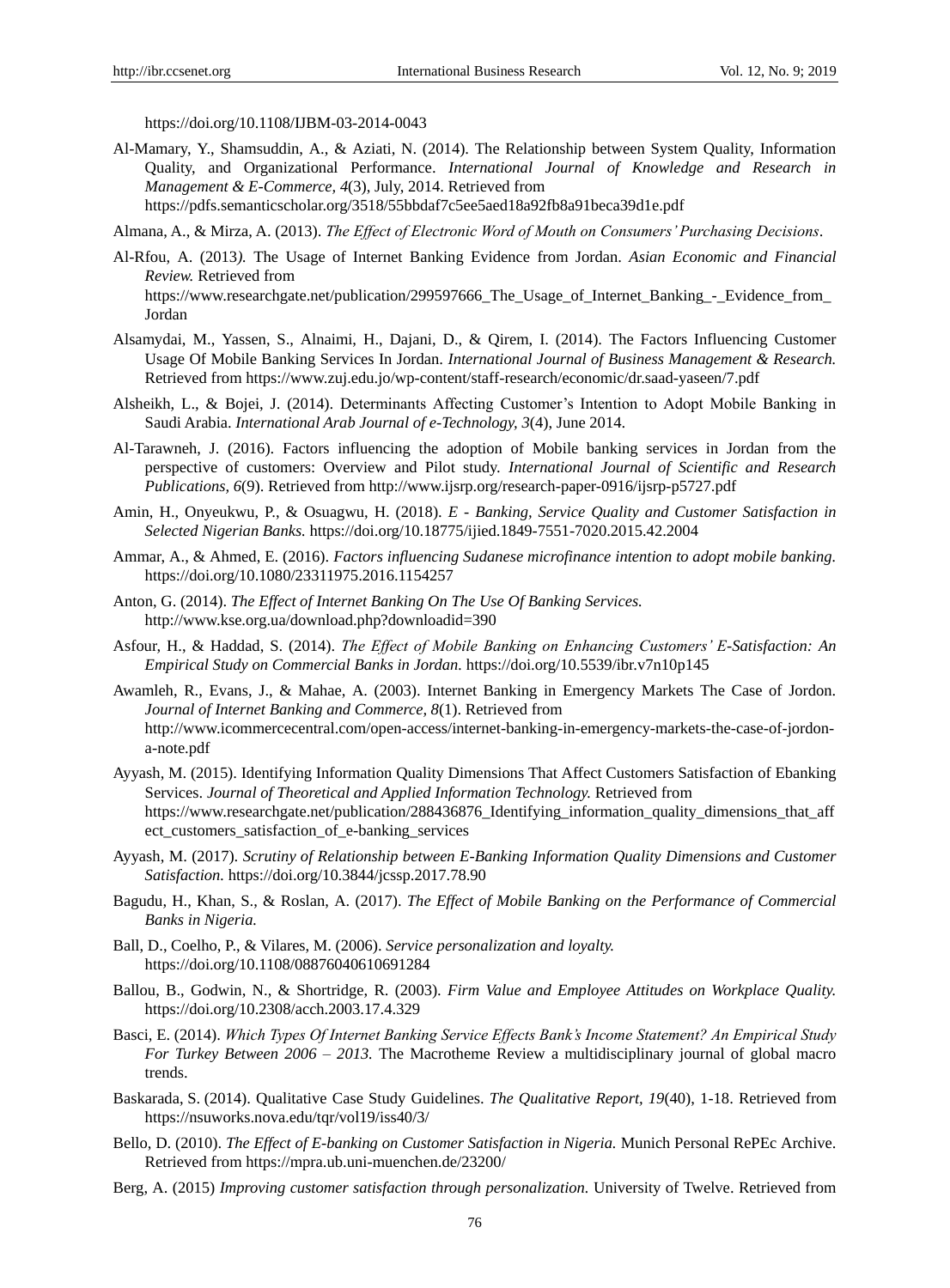[https://essay.utwente.nl/68785/1/Van%20den%20Berg\\_MA\\_EEMCS.pdf](https://essay.utwente.nl/68785/1/Van%20den%20Berg_MA_EEMCS.pdf)

- Bondeson, F., & Lindbom, I. (2018). *Customer Loyalty in Mobile Banking - findings from the millennial generation.* Uppsala University. Retrieved from
	- <http://uu.diva-portal.org/smash/record.jsf?pid=diva2%3A1220425&dswid=3527>
- Burtch, G., & Hong, Y. (2014). *What Happens When Word of Mouth Goes Mobile?* Retrieved from [Association](https://asu.pure.elsevier.com/en/publications/what-happens-when-word-of-mouth-goes-mobile)  [for Information Systems.](https://asu.pure.elsevier.com/en/publications/what-happens-when-word-of-mouth-goes-mobile)
- Carvajal, S., Ruzzi, A., Nogales, F., & Moreno, V. (2011). *The effect of personalization and complaint handling on customer loyalty.*
- Chen, S. (2011). Understanding The Effects Of Technology Readiness, Satisfaction And Electronic Word-Of-Mouth On Loyalty In 3c Products. *Australian Journal of Business and Management Research, 1.* Retrieved from<http://www.ajbmr.com/articlepdf/ajbmrv01n0301.pdf>
- Chiguvi, D. (2016). *Effectiveness of Cell phone Banking on Service Quality in Commercial Banks in Botswana.*
- Cudjoe, A., & Anim. P. (2015). *Determinants of Mobile Banking Adoption in the Ghanaian Banking Industry: A Case of Access Bank Ghana Limited.* https://doi.org/10.4236/jcc.2015.32001
- Dineshwar, R., & Steven, M. (2013). An Investigation on Mobile Banking Adoption and Usage: A Case Study of Mauritius. *Proceedings of 3rd Asia-Pacific Business Research.* Retrieved from [https://pdfs.semanticscholar.org/214a/6fd937404db17c8c0a5e6a414d8a8f6fad86.pdf?\\_ga=2.220161305.146](https://pdfs.semanticscholar.org/214a/6fd937404db17c8c0a5e6a414d8a8f6fad86.pdf?_ga=2.220161305.1460547332.1564692052-1704551483.1564259992) [0547332.1564692052-1704551483.1564259992](https://pdfs.semanticscholar.org/214a/6fd937404db17c8c0a5e6a414d8a8f6fad86.pdf?_ga=2.220161305.1460547332.1564692052-1704551483.1564259992)
- ElAziz, R., ElBadrawy, R., & Hussien, M. (2014). *ATM, Internet Banking and Mobile Banking Services in a Digital Environment: The Egyptian Banking Industry.*
- El-Qirem, I. (2013). *Critical Factors Influencing E-Banking Service Adoption in Jordanian Commercial Banks: A Proposed Model.* https://doi.org/10.5539/ibr.v6n3p229
- English, L. P. (1996). Information Quality: Meeting the Customer Needs. *Information Impact Newsletter, 2i.*
- Erkan, I., & Evans, C. (2016). *The influence of eWOM in social media on consumers' purchase intentions: An extended approach to information adoption.* <https://doi.org/10.1016/j.chb.2016.03.003>
- Eshlaghy, A., & Bayanati, M. (2013). *Ranking Information System Success Factors in Mobile Banking Systems with VIKOR.*
- Fawzy, S., & Esawai, N. (2017). *Internet banking adoption in Egypt: Extending technology acceptance model.*  <https://doi.org/10.24052/JBRMR/V12IS01/IBAIEETAM>
- Friedman, B., Kahn, P., & Howe, D. (2000). *Trust online – communications of the ACM.* https://doi.org/10.1145/355112.355120
- George, A., & Kumar, G. (2013). *Antecedents of Customer Satisfaction In Internet Banking: Technology Acceptance Model (TAM) Redefined.* [https://doi.org/10.1177/0972150913501602](https://doi.org/10.1177%2F0972150913501602)
- [Grigorian,](https://elibrary.worldbank.org/author/Grigorian%2C+David+A) D. A., [& Manole,](https://elibrary.worldbank.org/author/Manole%2C+Vlad) V. (2002). *Determinants of Commercial Bank Performance in Transition: An Application of Data Envelopment Analysis.* <https://doi.org/10.1596/1813-9450-2850>
- Harelimana, J. (2017). I*mpact of Mobile Banking on Financial Performance of Unguka Microfinance Bank Ltd, Rwanda.* https://doi.org/10.30876/JOHR.4.1.2018.26-40
- Huili, Y., Shanzhi, L., & Yinghui, Y. (2013). *A Study of User Adoption Factors of Mobile Banking Services Based on the Trust and Distrust Perspective.*
- Ishida, K., Slevitch, L., & Siamionava, K. (2016*). The Effects of Traditional and Electronic Word-of-Mouth on Destination Image: A Case of Vacation Tourists Visiting Branson, Missouri.*  <https://doi.org/10.3390/admsci6040012>
- Islam, A., & Salma, U. (2016). *Mobile Banking Operations and Banking Facilities to Rural People in Bangladesh.*
- Javabdeh, T., & Ahmad, N. (2014). Developing Customer Positive Word-of-Mouth and Loyalty in Mobile Banking Services by Considering the Role of Trust and Security. *Journal of Information Systems Research and Innovation.* Retrieved from https://seminar.utmspace.edu.my/jisri/download/vol8/85.pdf
- Jose, A., Kumar, G., & Varghese, R. (2017). *Factors Influencing Customer Adoption of Mobile Banking Services With Special Reference To Ernakulam District.*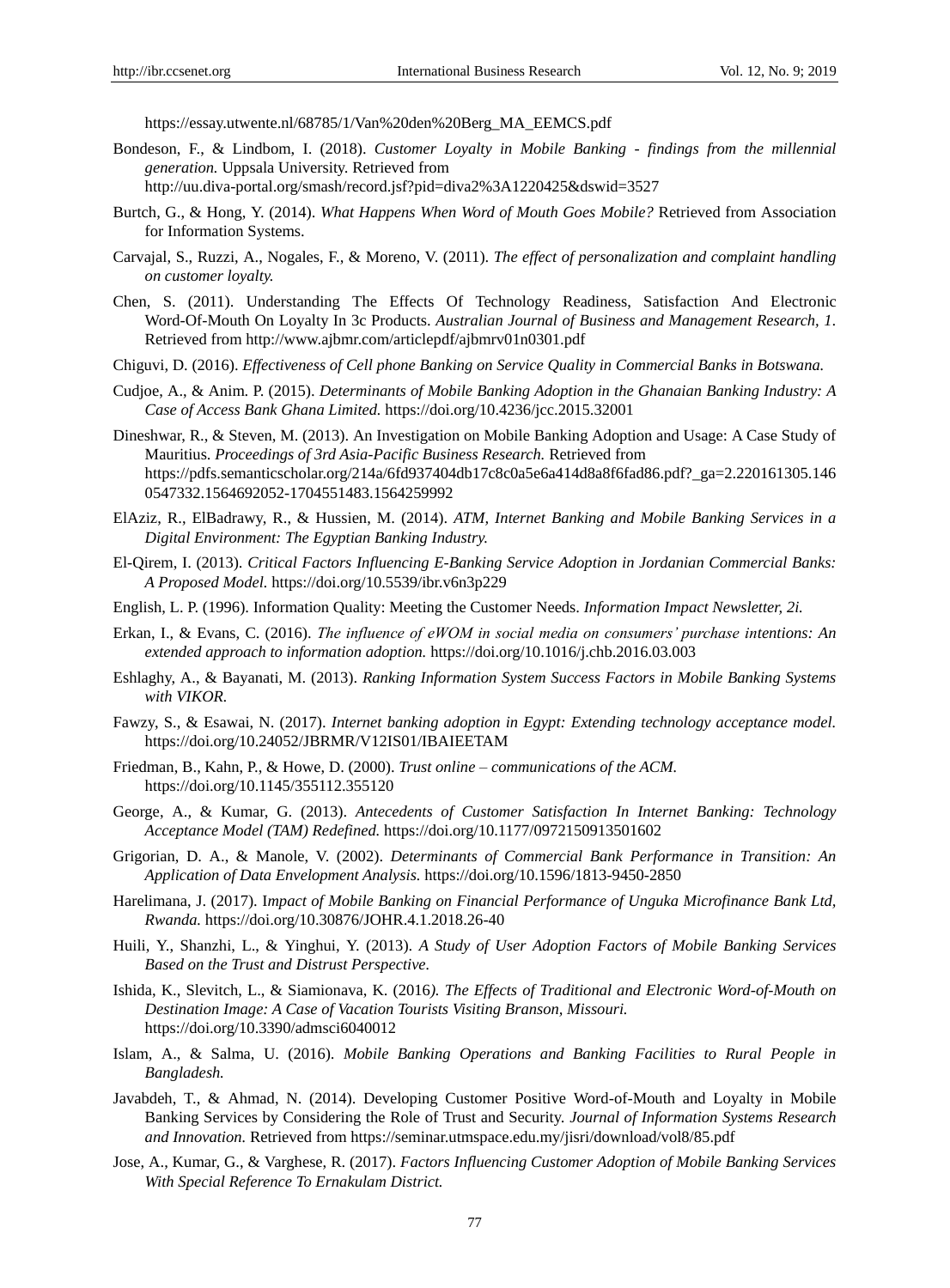- Jun, M., & Cai, S. (2001). *The key determinants of internet banking service quality: a content analysis.*  https://doi.org/10.1108/02652320110409825
- Kachembere, R., & Choga, F. (2015). *The Impact of E-marketing on Commercial Banks in Harare, Zimbabwe (1994 -2014).*
- Karagül, A., & Özdemir, A. (2012). Evaluation of Financial Information Quality Attributes: A Comparison from Turkey. *International Journal of Business and Social Science, 3.* Retrieved from [http://www.ijbssnet.com/journals/Vol\\_3\\_No\\_23\\_December\\_2012/5.pdf](http://www.ijbssnet.com/journals/Vol_3_No_23_December_2012/5.pdf)
- Kassim, N. (2017). Effect of Perceived Security and Perceived Privacy towards Trust and the Influence on Internet Banking Usage among Malaysians. *International Academic Journal of Social Sciences, 4.*
- Kesharwani, A., & Bisht, S. (2011). *The impact of trust and perceived risk on internet banking adoption in India: An extension of technology acceptance model.*
- Kim, D., & Benbasat, I. (2003). Trust- related arguments in internet stores: A framework for evaluation. *Journal of Electronic Commerce Research.* Retrieved from <http://web.csulb.edu/journals/jecr/issues/20032/paper1.pdf>
- [Kirk,](https://www.google.jo/search?hl=ar&tbo=p&tbm=bks&q=inauthor:%22Jerome+Kirk%22) J., & Miller, M. (1986). *Reliability and Validity in Qualitative Research SAGE.* https://doi.org/10.4135/9781412985659
- Kombe, S., & Wafula, M. (2015). Effects of Internet Banking on the Financial Performance of Commercial Banks in Kenya a Case of Kenya Commercial Bank*. International Journal of Scientific and Research Publications, 5.* Retrieved from<http://www.ijsrp.org/research-paper-0515/ijsrp-p4185.pdf>
- Kujur, T., & Shah, M. (2015). Electronic Banking: Impact, Risk and Security Issues. *International Journal of Engineering and Management Research, 55.* Retrieved from [http://www.ijemr.net/DOC/ElectronicBankingImpactRiskAndSecurityIssues\(207-212\).pdf](http://www.ijemr.net/DOC/ElectronicBankingImpactRiskAndSecurityIssues(207-212).pdf)
- Lafraxo, Y., Hadri, F., Amhal, H., & Rossafi, A. (2018). *The Effect of Trust, Perceived Risk and Security on the Adoption of Mobile Banking in Morocco.* https://doi.org/10.5220/0006675604970502
- Litvin, S. W., Goldsmith, R. E., & Pan, B. (2008). *Electronic word-of-mouth in hospitality and tourism management.* <https://doi.org/10.1016/j.tourman.2007.05.011>
- Mahad, M., Mohtar, S., & Othman, A. (2015). The Effect of Perceived Trust of Mobile Banking Services in Malaysia. *International Academic Research Journal of Business and Technology.* Retrieved from <http://www.iarjournal.com/wp-content/uploads/IBTC2015-p1-7.pdf>
- Majali, T., & Bohari, A. (2016). A Conceptual Model of Electronic Word of Mouth Communication through Social Network Sites: The Moderating Effect of Personality Traits. *International Review of Management and Marketing.* Retrieved from<https://dergipark.org.tr/download/article-file/367361>
- Maroofi, F., Kahrarian, F., & Dehghani, M. (2013). An Investigation of Initial Trust in Mobile Banking. *International Journal of Academic Research in Business and Social Sciences.* https://doi.org/10.6007/IJARBSS/v3-i9/228
- Mashhour, A., & Saleh, Z. (2015). *Community Perception of the Security and Acceptance of Mobile Banking Services in Bahrain: An Empirical Study.*
- Masoud, E., & AbuTaqa, H. (2017). *Factors Affecting Customers' Adoptionof E-Banking Services in Jordan.*  https://doi.org/10.4018/IRMJ.2017040103
- Mayer, R. C., Davis, J. H., & Schoorman, F. D. (1995). *An integrative model of organizational trust.*  <https://doi.org/10.5465/amr.1995.9508080335>
- [Mcknight,](https://www.researchgate.net/profile/D_Mcknight) H., & [Chervany.](https://www.researchgate.net/profile/Norman_Chervany) N (2000). *Trust and Distrust Definitions: One Bite at a Time.* https://doi.org/10.1007/3-540-45547-7\_3
- Mehrad, D., & Mohammadi, S. (2016). *Word of Mouth effect on the adoption of mobile banking in Iran.*  <https://doi.org/10.1016/j.tele.2016.08.009>
- Migdadi, Y. (2008). The Quality of Internet Banking Service Encounter in Jordan. *Journal of Internet Banking and Commerce.* Retrieved fro[m http://citeseerx.ist.psu.edu/viewdoc/summary?doi=10.1.1.180.4094](http://citeseerx.ist.psu.edu/viewdoc/summary?doi=10.1.1.180.4094)
- Mohammad, A., & Al-Tarawneh, K. (2014). *The Intermediate Effect of the Adoption of Electronic Banking Services between the Word of Mouth and the Quality of Banking Services.*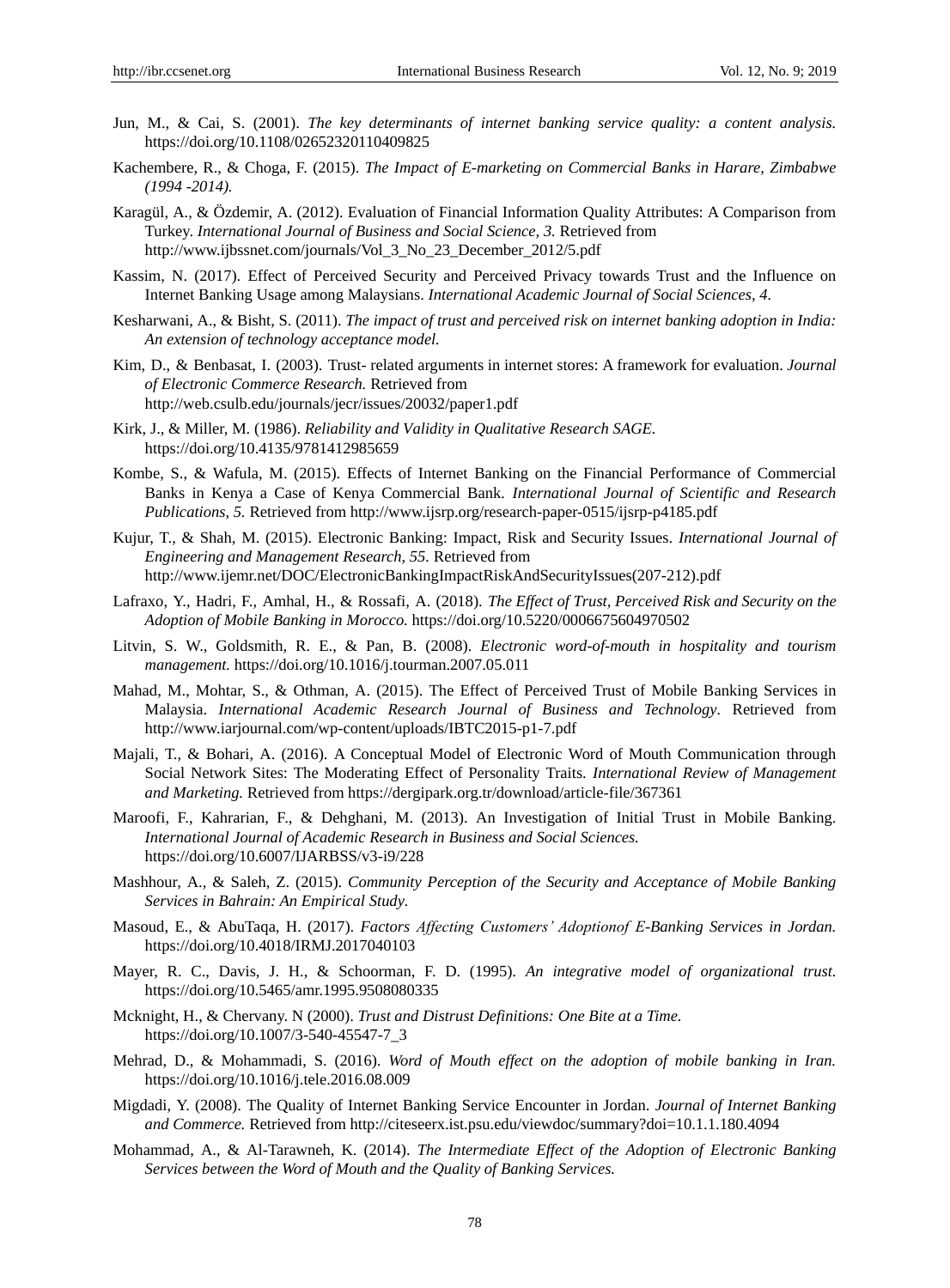- Montazemi, A., & Saremi, H. (2014). *The Effectiveness of Electronic Word of Mouth on Consumers' Perceptions of Adopting Products/Services - A Literature Review.*
- Muhammad, A., Gatawa, N., & Kebbi, H. (2014). *Impact of Information and Communication Technology on Bank Performance: A Study Of Selected Commercial Banks In Nigeria (2001 –2011).*
- Munoz-leiva, F., Luque-Martinez, T., & Sanchez-Fernandez, J. (2010). How to improve trust towards electronic banking. https://doi.org/10.1108/14684521011099405
- Mwange, J. (2011). *The Impact of Mobile Banking on Financial Performance of Commercial Banks in Kenya.*  University of Niarobi. Retrieved from [https://chss.uonbi.ac.ke/sites/default/files/chss/JOHNSON%20AMUGONGO%20MWANGE%20D61-6783](https://chss.uonbi.ac.ke/sites/default/files/chss/JOHNSON%20AMUGONGO%20MWANGE%20D61-67830-2011.pdf) [0-2011.pdf](https://chss.uonbi.ac.ke/sites/default/files/chss/JOHNSON%20AMUGONGO%20MWANGE%20D61-67830-2011.pdf)
- Nair, V., Pinto, A., Chandran, L., & Satheesh, S. (2017). *Effect of Social Media on Management Students for Social Service and Sustainability. Recent Trends in Sustainability and Management.*
- Nicoletti, B. (2014). *Mobile Banking: Evolution Or Revolution. Palgrave-MacMilland.* https://doi.org/10.1057/9781137386564
- Nso, M. (2018). *Impact of Technology on E-Banking; Cameroon Perspectives.* Int. J. Advanced Networking and Applications. Retrieved from<http://oaji.net/articles/2017/2698-1528117916.pdf>
- [Okereke,](https://www.researchgate.net/profile/Emeka_Okereke2) E., & [Nzotta,](https://www.researchgate.net/scientific-contributions/80991425_Samuel_Mbadike_Nzotta) S. M. (2009). Financial Deepening and Economic Development of Nigeria: An Empirical Investigation. *African Journal of Accounting, Economics, Finance and Banking Research, 5*(5). Retrieved from [https://papers.ssrn.com/sol3/papers.cfm?abstract\\_id=1534212](https://papers.ssrn.com/sol3/papers.cfm?abstract_id=1534212)
- Perdigoto, M., & Picoto, W. (2012). Analysing Intention And Action In Mobile Banking Services. *Portuguese Journal of Management Studies, Xvii*. Retrieved from https://eims.iseg.ulisboa.pt/files/9.PJMS.Vol17.Issue2 Analysing intention and action in%20 mobile ba [nking\\_services.pdf](https://ejms.iseg.ulisboa.pt/files/9.PJMS.Vol17.Issue2_Analysing_intention_and_action_in%20_mobile_banking_services.pdf)
- Phua, J., Jin, S., & Kim, J. (2016). *Gratifications of Using Facebook, Twitter, Instagram, or Snapchat to Follow Brands: The Moderating Effect of Social Comparison, Trust, Tie Strength, and Network Homophily on Brand Identification, Brand Engagement, Brand Commitment, and Membership Intention".* <https://doi.org/10.1016/j.tele.2016.06.004>
- Pitts, C. (1995). *Motivating Your Organization: Achieving Business Success through Reward and Recognition*. [McGraw-Hill Education Europe I](https://www.bookdepository.com/publishers/McGraw-Hill-Education-Europe)mprint McGraw-Hill Publishing Co.
- Ringle, C., Henseler, J., & Sarstedt, M. (2015). A new criterion for assessing discriminate validity in variance-based structural equation modeling. *[Journal of the Academy of Marketing Science.](https://link.springer.com/journal/11747)* Retrieved from <https://link.springer.com/article/10.1007%2Fs11747-014-0403-8>
- Rousseau, D. M., Sitkin, S. B., Burt, R. S., & Camerer, C. (1998). *Not So Different after All: A Cross-Discipline View of Trust.* Academy. https://doi.org/10.5465/amr.1998.926617
- Salamah, N. (2017). Effect of Electronic Banking Services on Bank Transactions. *International Journal of Economics and Finance, 9.* https://doi.org/10.5539/ijef.v9n2p111
- Saleem, A., & Ellahi, A. (2017). Influence of Electronic Word of Mouth on Purchase Intention of Fashion Products on Social Networking Websites. *Pakistan Journal of Commerce and Social Sciences, 11.*
- Sarfaraz, J. (2017). Unified Theory Of Acceptance And Use Of Technology (Utaut) Model-Mobile Banking. *Journal of Internet Banking and Commerce, 22*(3). Retrieved from [http://www.icommercecentral.com/open-access/unified-theory-of-acceptance-and-use-of-technology-utaut](http://www.icommercecentral.com/open-access/unified-theory-of-acceptance-and-use-of-technology-utaut-modelmobile-banking.php?aid=86597)[modelmobile-banking.php?aid=86597](http://www.icommercecentral.com/open-access/unified-theory-of-acceptance-and-use-of-technology-utaut-modelmobile-banking.php?aid=86597)
- Senthilkumar, S., Ramachandran, T., & Anand, S. (2013). The Influence of Electronic Word-Of-Mouth over Facebook on Consumer Purchase Decisions. *International Journal of Management, 4.* Retrieved from: [https://www.researchgate.net/publication/256492963\\_THE\\_INFLUENCE\\_OF\\_ELECTRONIC\\_WORD-OF](https://www.researchgate.net/publication/256492963_THE_INFLUENCE_OF_ELECTRONIC_WORD-OF-MOUTH_OVER_FACEBOOK_ON_CONSUMER_PURCHASE_DECISIONS) [-MOUTH\\_OVER\\_FACEBOOK\\_ON\\_CONSUMER\\_PURCHASE\\_DECISIONS](https://www.researchgate.net/publication/256492963_THE_INFLUENCE_OF_ELECTRONIC_WORD-OF-MOUTH_OVER_FACEBOOK_ON_CONSUMER_PURCHASE_DECISIONS)
- Shaikh, A., & Karjaluoto, H. (2016). *Mobile banking services continuous usage – Case study of Finland.*  https://doi.org/10.1109/HICSS.2016.189
- Taha, A. (2013). *Profitability of the Jordan Banking Sector: Panel Evidence on Bank Specific and Macroeconomics Determinants.* Eastern Mediterranean University. Retrieved from